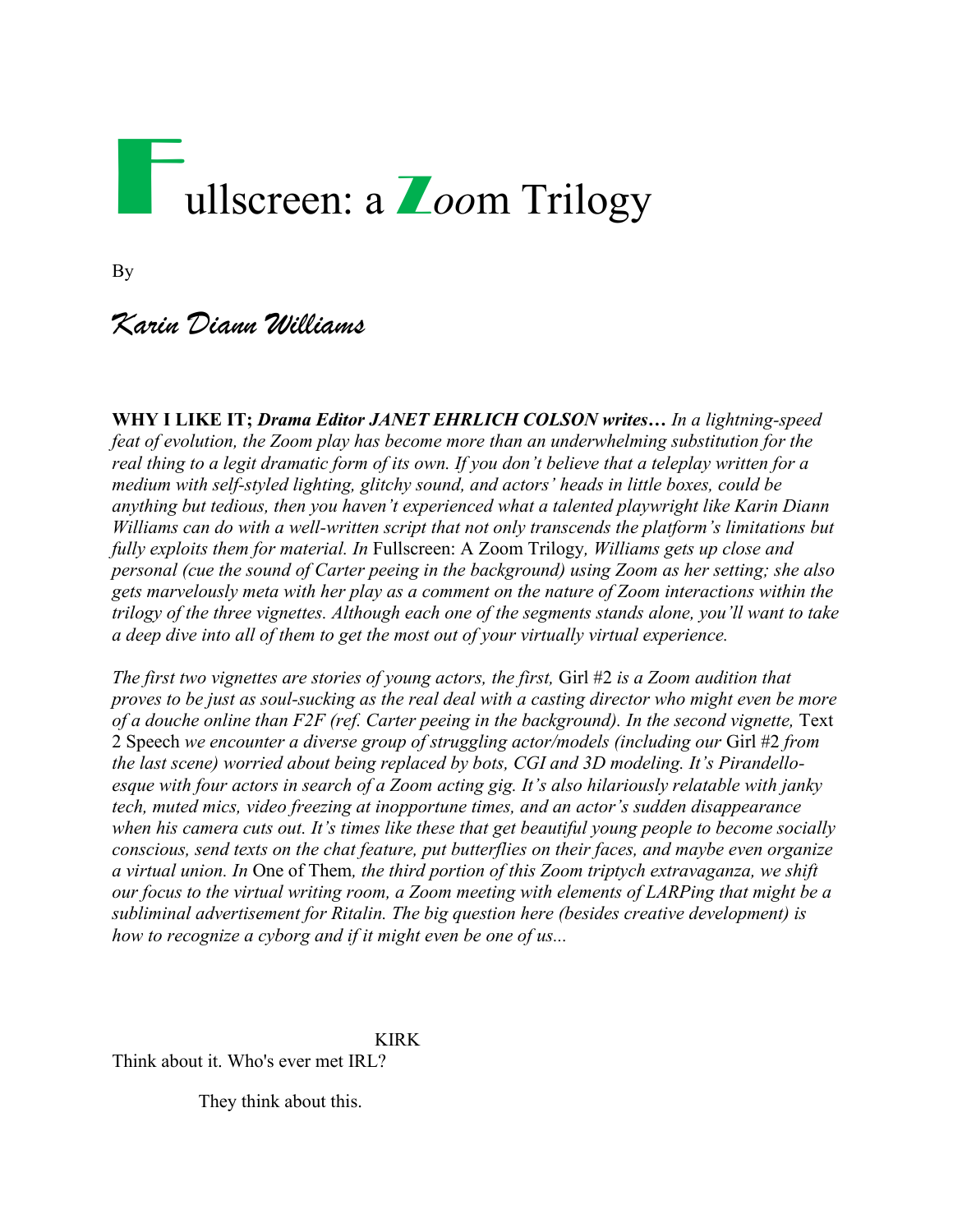#### LYRIC

If one of us was a cyborg, we could tell by their lame-ass dialog.

#### KIRK

(on mute)

[Has anybody written anything?]

#### **GRIFFIN**

What?

KIRK

[I haven't seen any pages yet. Does anyone have pages?]

TATE

KIRK

You're on mute, Kirk.

What?

(Hint: if you're reading A Zoom play in Fleas, you're probably not a cyborg, so READ ON!) *Spacing is playwright's own. JEC*

#### Fullscreen: a Zoom Trilogy

by Karin Diann Williams

Actor 1 – F/NB 20s - Wendy/Lyric Actor 2 – M/NB 30s - Carter/Kirk Actor 3 – M/F/NB any age - Saylor/Tate Actor 4 - M/F/NB any age - Indigo/Moxie Actor 5 - M/F/NB any age - Dex/Griffin/Girl #2

**Girl #2**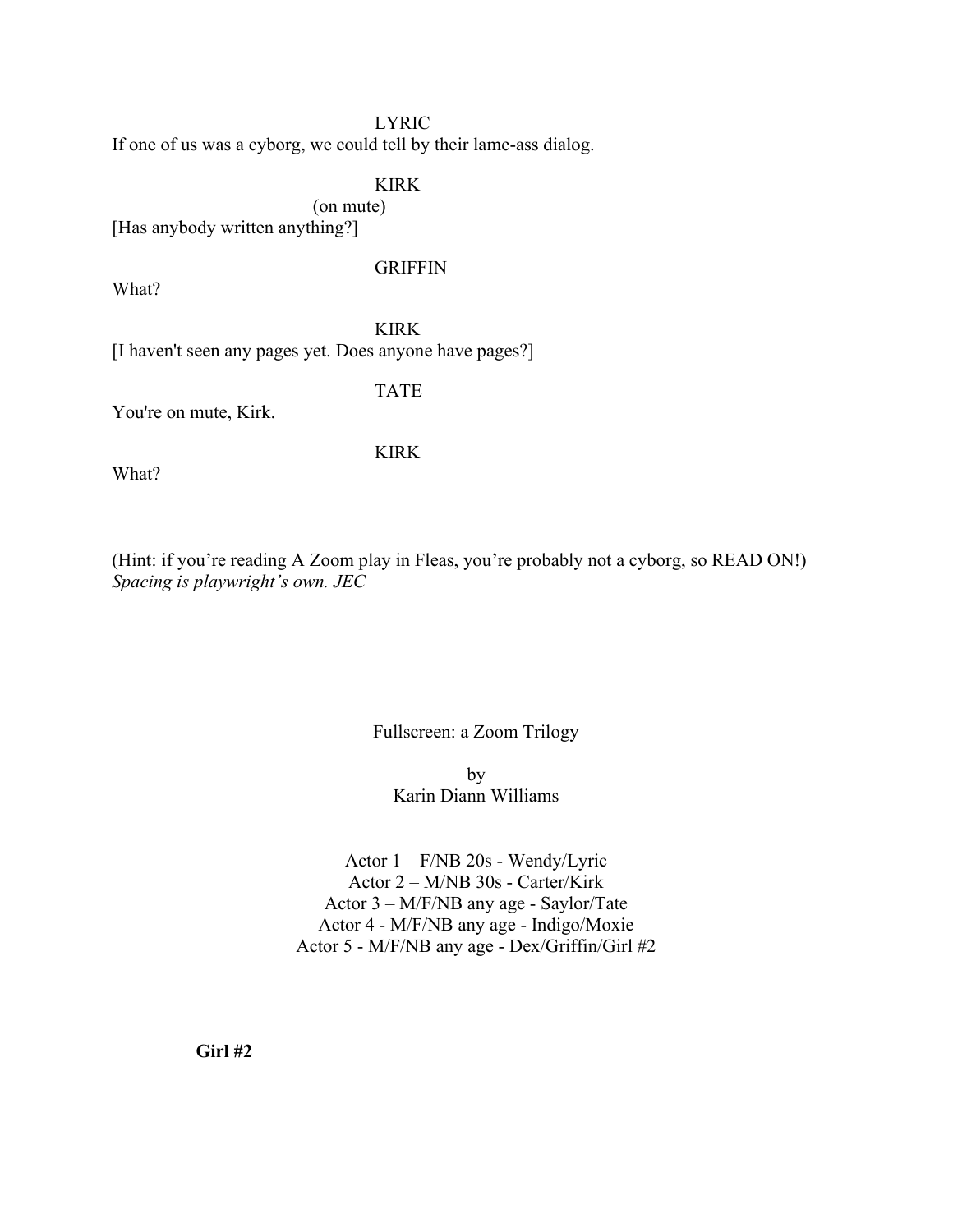Wendy, a pretty young mixed-race woman, appears on a zoom screen. Her zoom background shows a fantasy castle in the air.

She looks into the camera and fixes her hair. She puts on lipstick, purses her lips, and smiles broadly.

A new screen appears, someone in silhouette: Carter, a shadow against glaring light.

Wow. Wendy? Wow.

WENDY

**CARTER** 

Hi.

CARTER

**WENDY** 

**CARTER** 

You're perfect. Absolutely perfect.

Wendy.

I'm Carter.

**WENDY** 

Nice to meet you.

#### CARTER

You're exactly what I'm looking for.

Carter turns with the camera and a face appears on the screen: Carter is white and a few years older than Wendy.

#### **WENDY**

Thank you.

Carter moves, carrying the camera which seems to be on a mobile phone. In the background we see flashes of a messy desk, an unmade bed, clothes on the floor.

CARTER

That smile!

#### **WENDY**

(giggles)

I get that a lot.

**CARTER** Zooey said you were perfect. But I didn't believe it.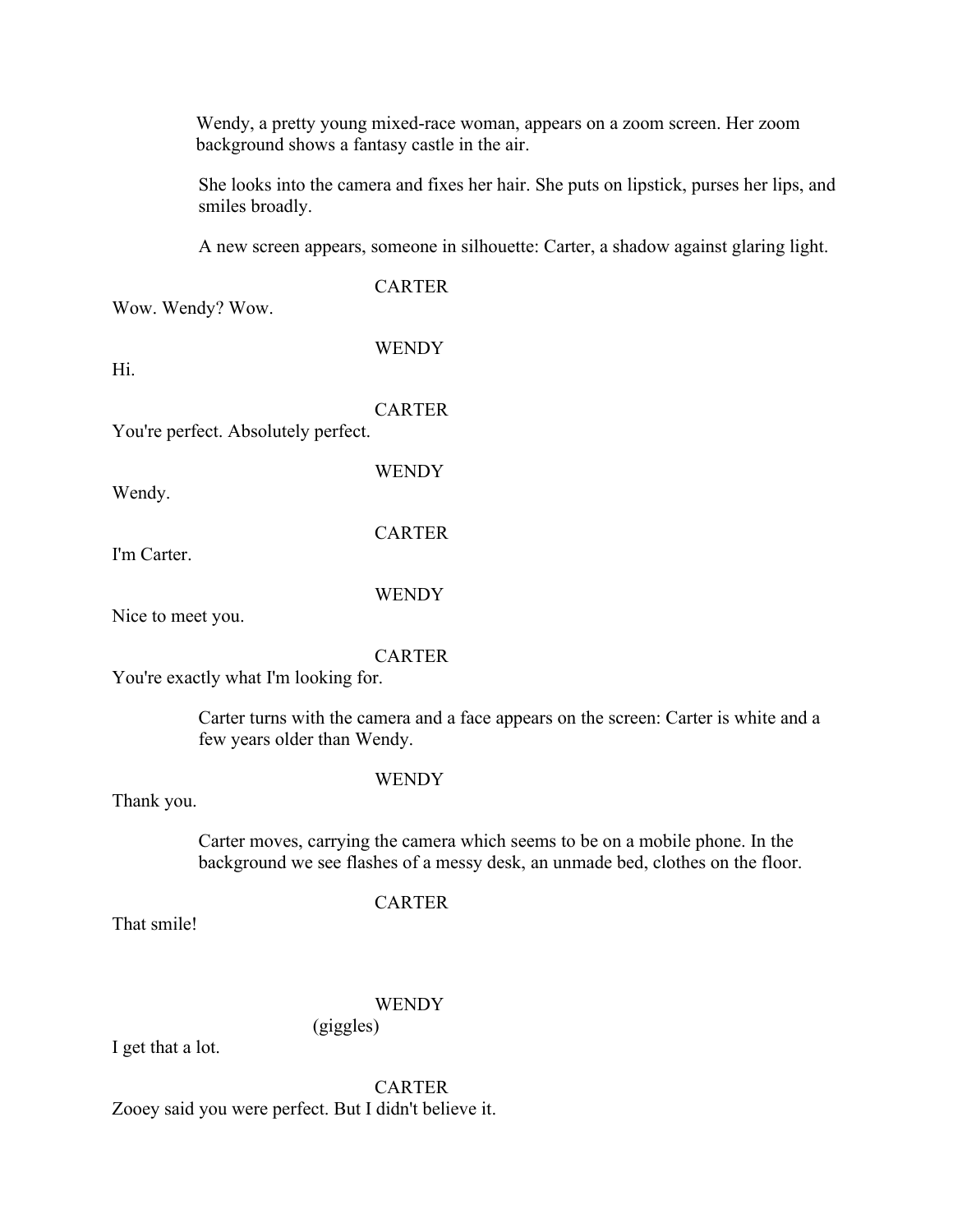#### **WENDY**

What did you believe?

Carter moves into a kitchen, begins rummaging in the fridge, still holding the phone in one hand, without paying much attention to the image on the screen.

#### CARTER

It's not very often I turn on this camera and everything I've imagined – the girl in my head is just sitting there.

Thanks.

## WENDY

You're welcome.

# **CARTER**

Wendy looks down, takes a deep breath, and launches into a monologue.

#### **WENDY**

*Fie, fie! unknit that threatening unkind brow...*

Carter seems to have put down the phone somewhere: a ceiling fan appears on the screen.

Huh?

#### **CARTER**

**WENDY** 

*And dart not scornful glances from those eyes, to wound thy lord, thy king, thy governor...*

Carter picks up the phone, peers into the camera drinking a can of seltzer.

#### **CARTER**

No need for speeches, it's fine.

#### **WENDY**

You don't want to hear my monologue?

Carter leaves the kitchen, heading down a hallway.

#### **CARTER**

What is that? Neil LaBute?

**WENDY** 

Shakespeare.

**CARTER** 

Neil LaBute is the bomb.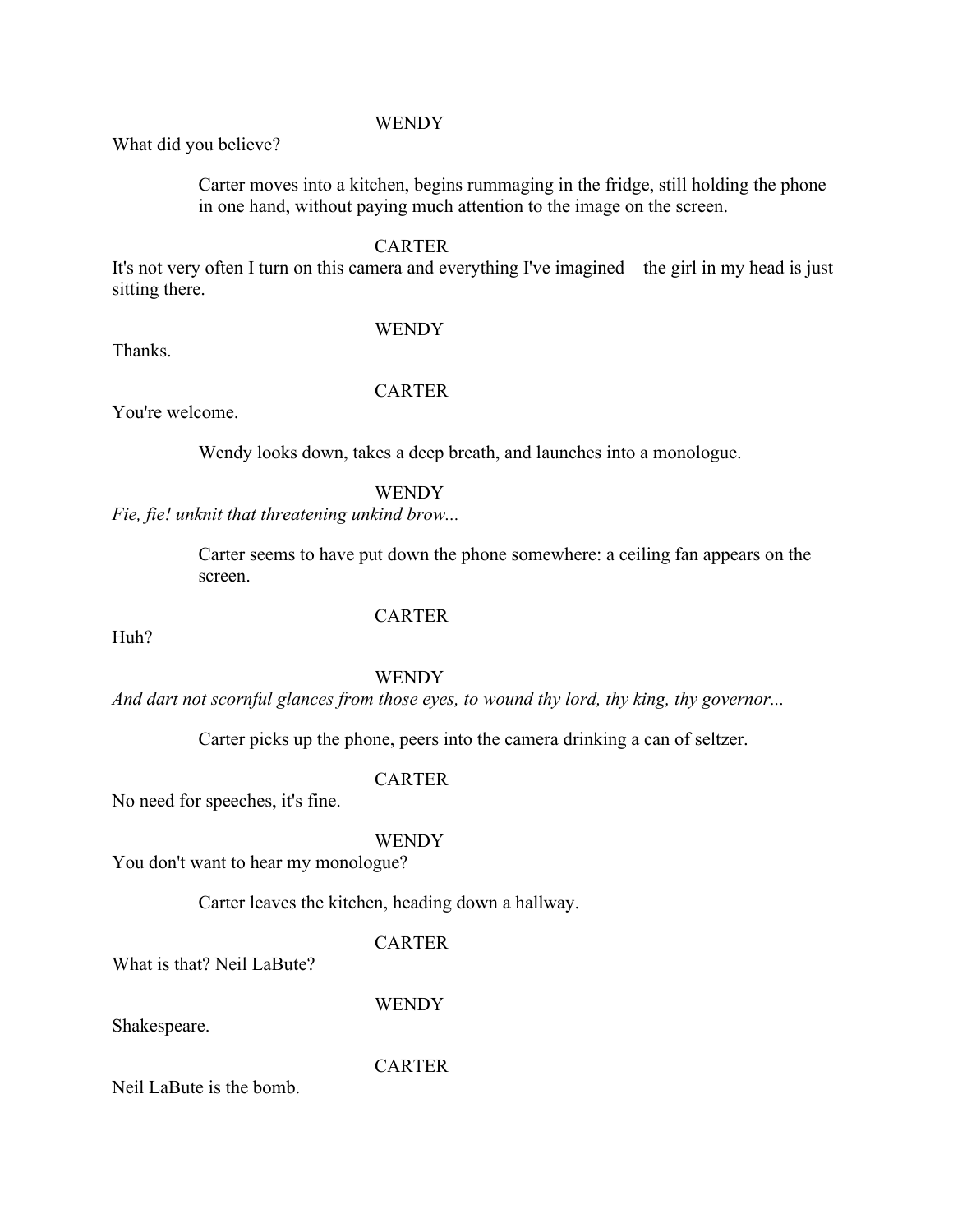It's *Taming of the Shrew*.

**CARTER** 

**WENDY** 

Interesting.

#### WENDY

Thanks.

Carter arrives in a bathroom. Wendy watches with thinly veiled horror as Carter spins in front of the bathroom mirror, looking for somewhere to put the phone down.

CARTER

Damn! You look so familiar.

**WENDY** 

Everybody says that.

**CARTER** I feel like I know you from somewhere.

#### WENDY

You probably do.

Carter props the phone up, settling the camera on an image of the bathroom wall.

**CARTER** 

Maybe from High School, or – I know – didn't you work at the Starbucks across the street from my first apartment?

No.

#### **WENDY**

We hear the sound of Carter peeing.

CARTER

Downtown? On Newark and Jersey! The Starbucks. That was you.

It wasn't.

#### CARTER

**WENDY** 

Did we ever chat on Tinder?

**WENDY** 

No. I've never been on it.

**CARTER** 

Then where have I seen you before?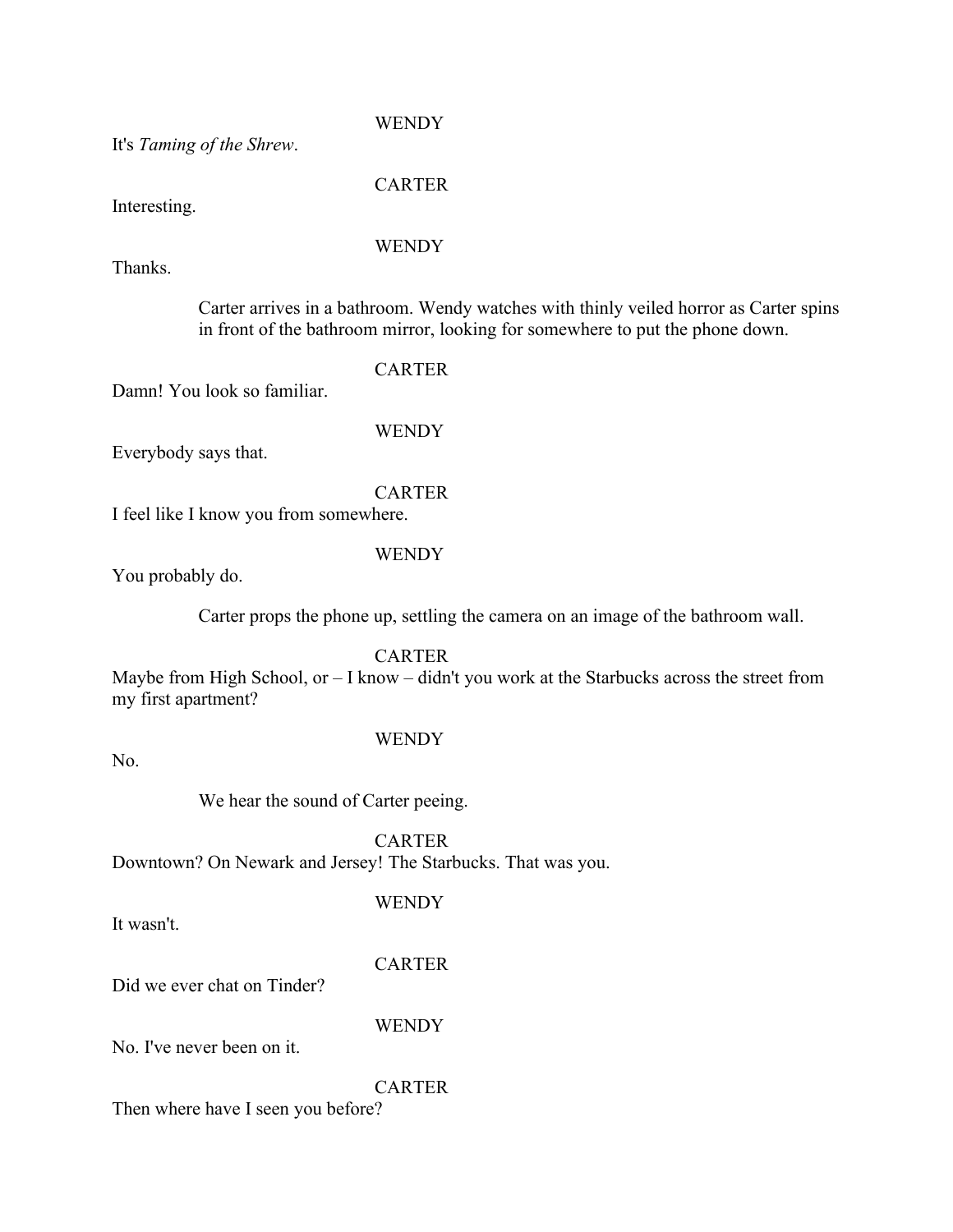The sound of a toilet flushing.

**WENDY** 

I've done a little modeling.

**CARTER** 

Where?

**WENDY** 

Stock photos.

CARTER

Huh?

The sound of water running.

WENDY

The ones you download from the internet.

#### CARTER

Isn't that every photo?

WENDY The ones that artists use, in ads. That's how I make a living.

Carter's face appears on the screen.

#### CARTER

Wow. You mean people get paid for that?

#### WENDY

People get paid for that.

#### CARTER

Wow.

Carter picks the phone up and moves down the hall, back to the messy desk, gazing into the camera.

#### **WENDY**

You've probably seen me in print ads, or banners. I'm in a lot of those. Packaging, and billboards. Maybe those little pop-ups on your phone.

CARTER

I hate those things.

**WENDY** 

Me too.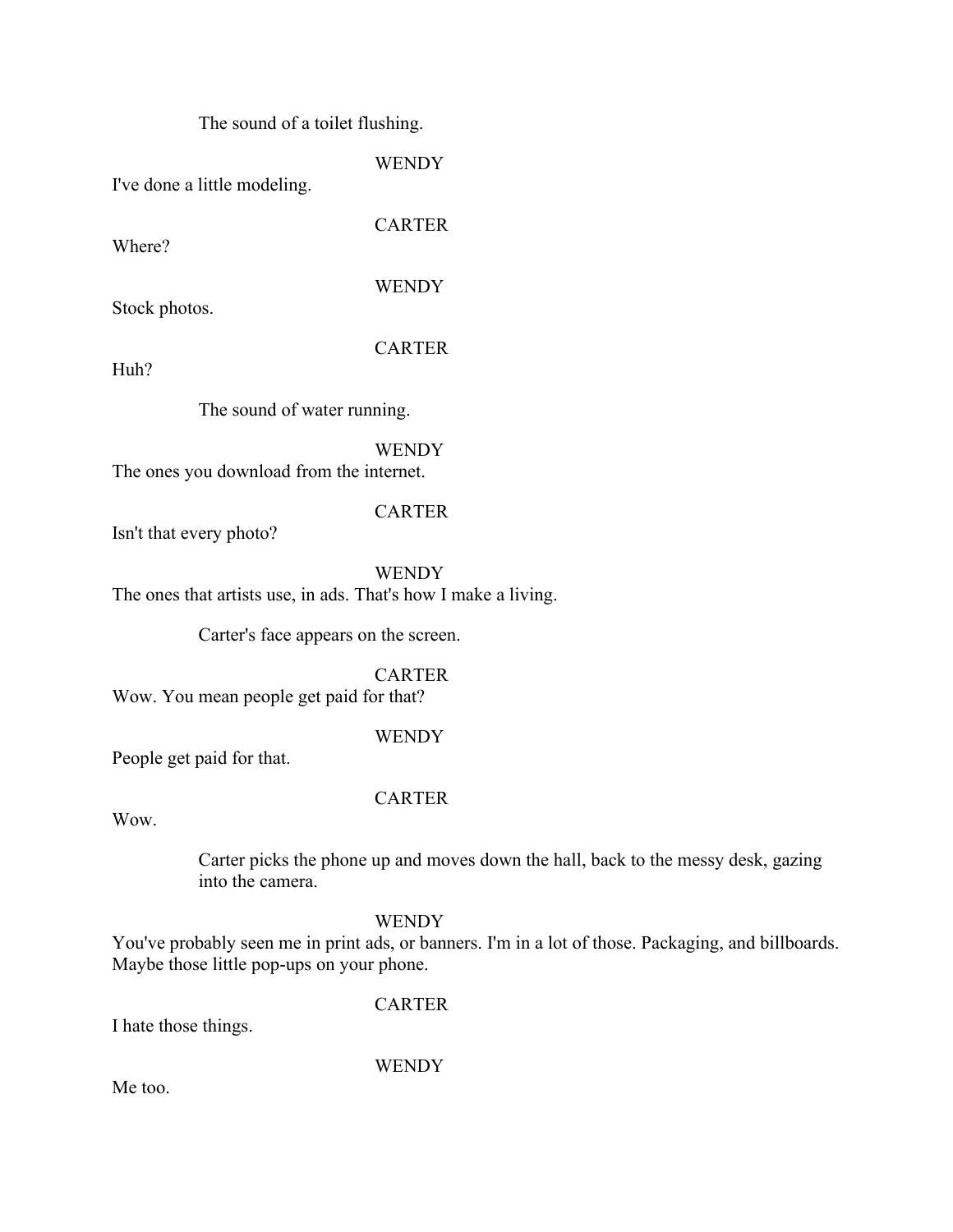Carter's face appears once again.

#### CARTER

But you're in them.

**WENDY** Yeah. I'm kind of everywhere. I can't really control it.

**CARTER** 

That makes sense.

WENDY

CARTER

**WENDY** 

You think so? Sometimes I don't get it.

Just because you look so...

What?

**CARTER** 

Generic.

(beat)

I mean that as a compliment.

WENDY

I'm not sure if that's possible.

CARTER It is! Because you're so intensely beautiful, but instantly forgettable.

**WENDY** 

Thanks.

CARTER

It's really unique.

**WENDY** 

Everybody thinks they've met me before.

**CARTER** 

I still think so.

**WENDY** 

I doubt it.

Carter turns, revealing a window looking out onto a gorgeous landscape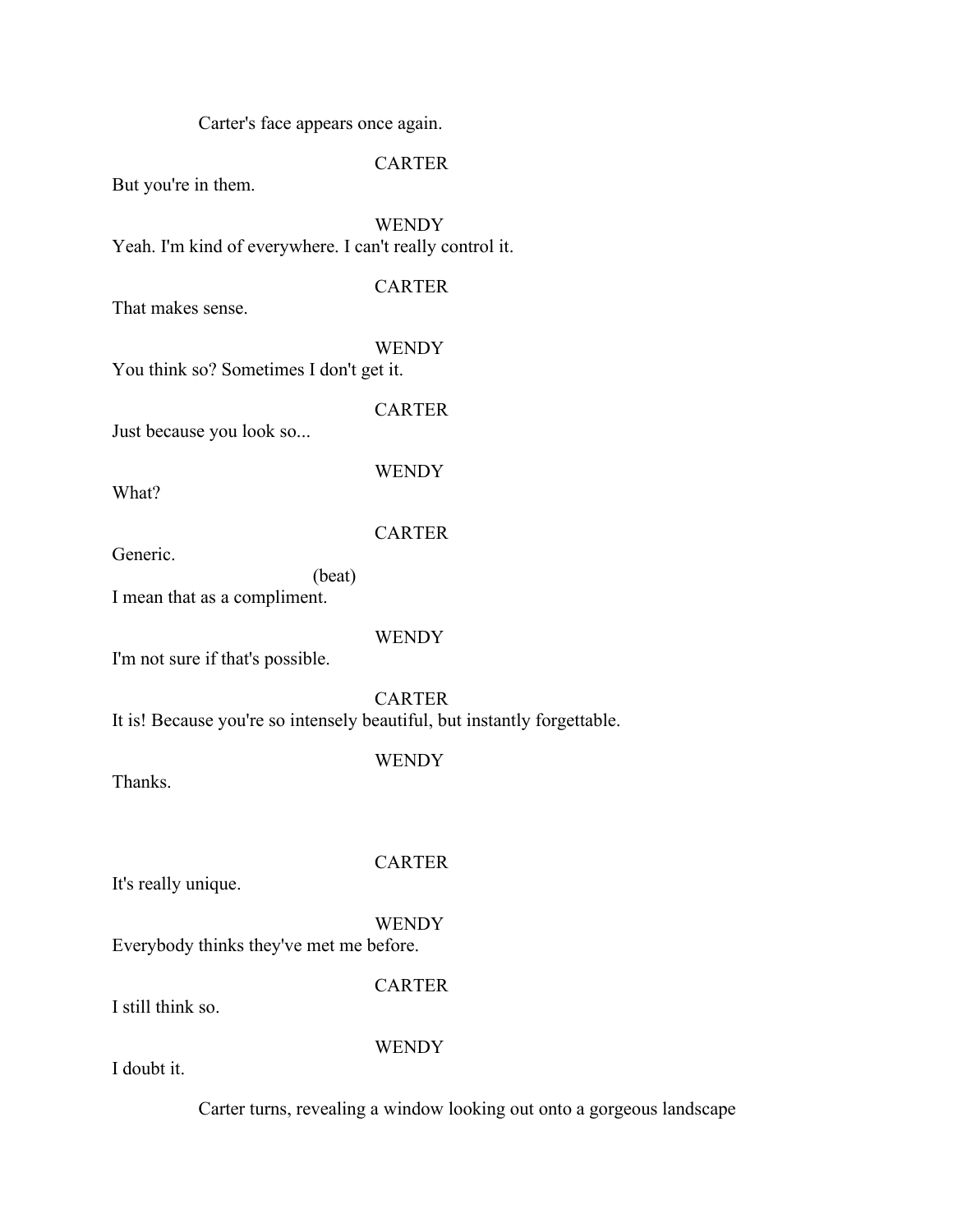#### CARTER

Do you have this on your phone?

WENDY

What?

#### CARTER

I'd love it if you could log on from your phone, and put it across the room, so I can get a few full body shots.

we see only the fantasy castle.

| What?                         | WENDY                                           |
|-------------------------------|-------------------------------------------------|
| I'm taking screenshots.       | <b>CARTER</b>                                   |
| Oh.                           | <b>WENDY</b>                                    |
|                               | Wendy moves away from the camera. For a moment, |
| Do you mind if I record this? | <b>CARTER</b>                                   |
| Uhmok.                        | <b>WENDY</b>                                    |
| For the investors.            | <b>CARTER</b>                                   |
| Sure.                         | <b>WENDY</b>                                    |
|                               |                                                 |
|                               | <b>CARTER</b>                                   |

Investors, this is Wendy.

Another zoom screen pops in, showing Wendy in a cluttered studio apartment, her face in extreme closeup as she adjusts the controls on her phone.

#### CARTER

Where are you from?

#### WENDY

Cleveland.

She walks away from the phone screen and we see her standing in the middle of the room, now from two different angles.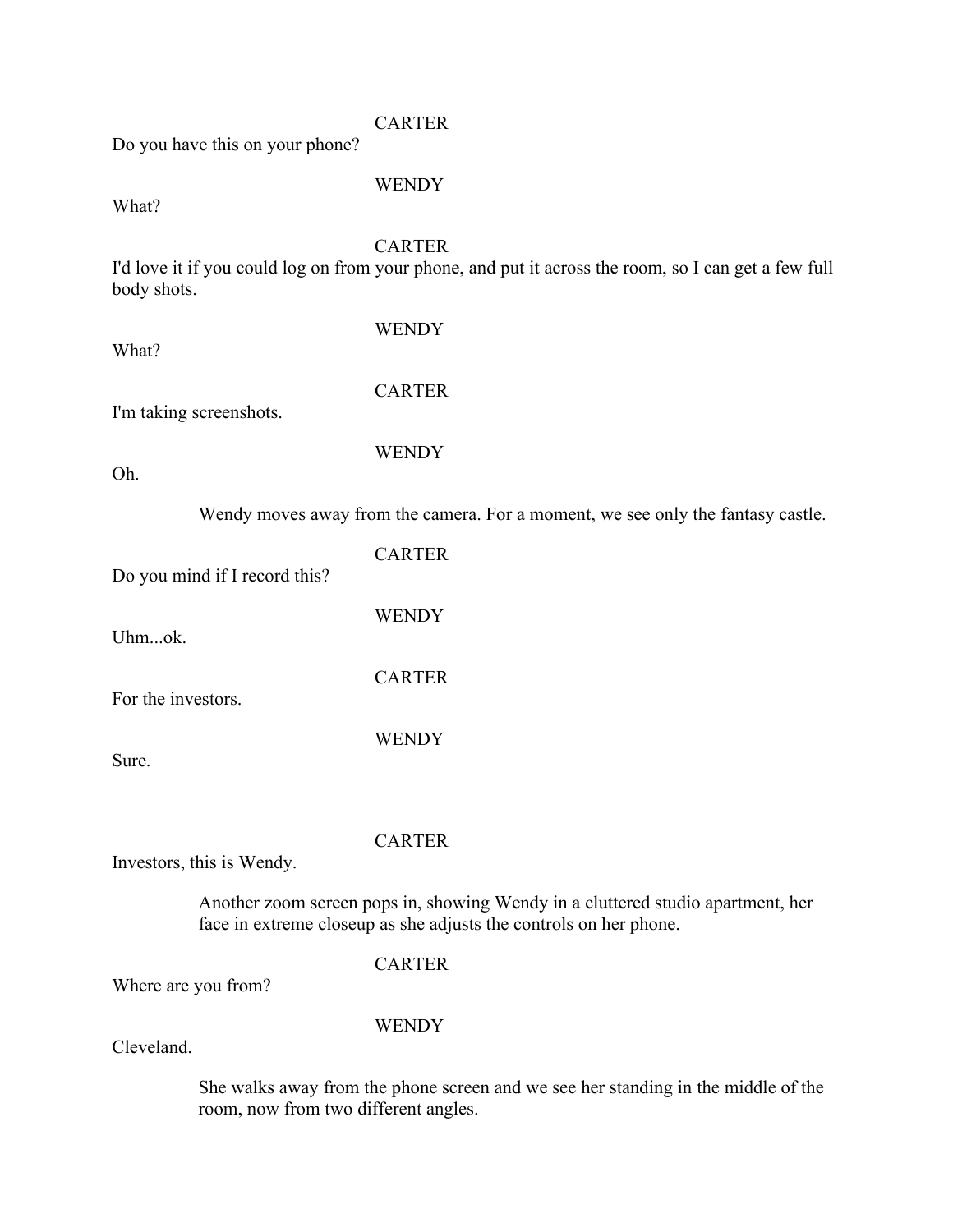#### **CARTER**

No, I mean where did you come from? Originally?

WENDY

Cleveland.

She turns a quarter-turn to the right.

CARTER

Before that.

#### WENDY

I was born there.

She turns again.

#### CARTER

But where before that?

#### WENDY

I don't know, the mind of God?

She performs a dance move, spinning gracefully in front of the camera.

#### CARTER

Perfect. Because what I need is the girl next door. Someone that everyday people relate to.

She goes back to her desk. Her face appears, surrounded by the fantasy castle. On the other screen we see her sitting at her desk.

| I can't believe you said that.        | WENDY         |
|---------------------------------------|---------------|
| Said what?                            | <b>CARTER</b> |
| Where are you from?                   | <b>WENDY</b>  |
| It's just because you look so         | <b>CARTER</b> |
| What?                                 | <b>WENDY</b>  |
|                                       | <b>CARTER</b> |
| Everything. I wondered what you were. |               |
|                                       | WENDY         |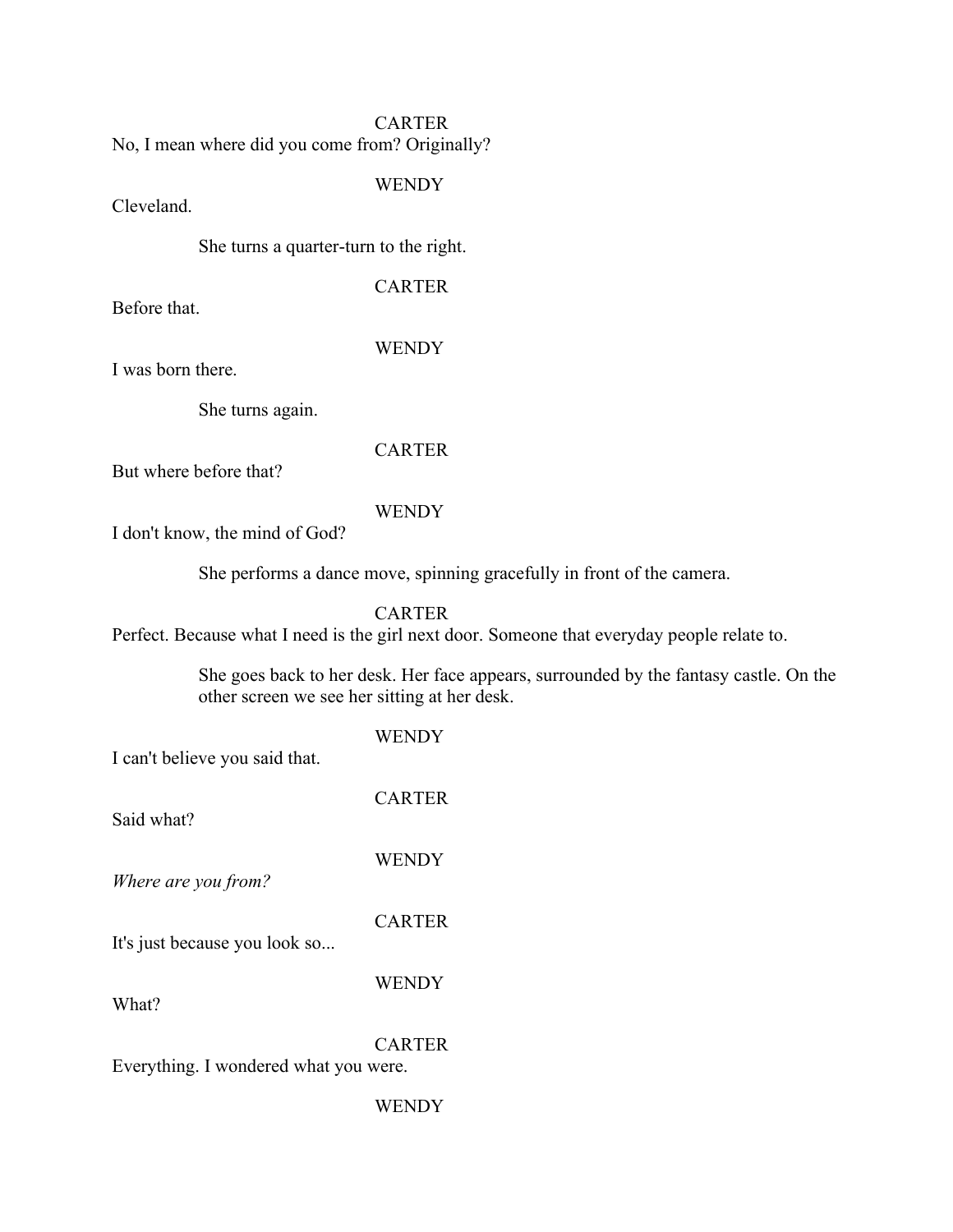I'm a stock photography model.

**CARTER** 

People can relate to that, right?

#### **WENDY**

I guess. Since I'm so generic.

#### CARTER

I love it. I do. It's great... But it's just on the edge of creepy. Like those robots with the silicon masks and the marble eyes. On the outside you're totally normal. But inside its all gears and wires, churning, crunching. You're normal, but kind of, a little bit too normal, you know?

WENDY

Okay. Well, if you don't want to hear my monologue...

#### CARTER

I mean, I totally want you.

**WENDY** 

You do?

#### CARTER

You're perfect for this project.

WENDY

Uhm. Okay.

A beat. Neither one says anything.

**WENDY** 

What do I have to do? I mean, the casting call just said "girl number two."

CARTER

All you have to do is stand there.

WENDY

Yeah?

**CARTER** Just be yourself. While we take a bunch of photos.

**WENDY** 

Okay. I can do that.

Yeah?

**CARTER** 

**WENDY**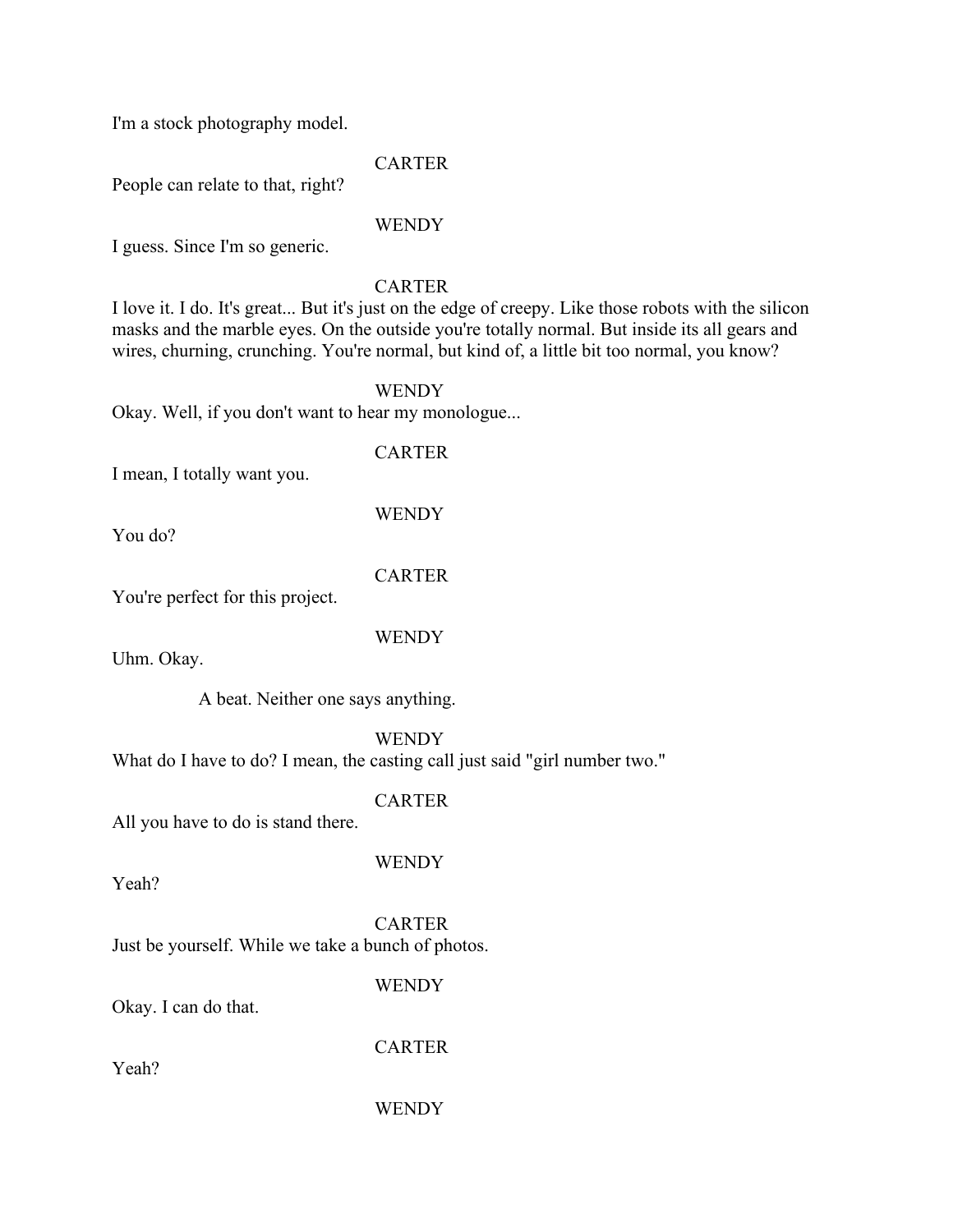I've got some experience.

| Nice.                                                                | <b>CARTER</b> |
|----------------------------------------------------------------------|---------------|
| I'm good with the camera.                                            | <b>WENDY</b>  |
| Excellent.                                                           | <b>CARTER</b> |
| How much are you paying?                                             | <b>WENDY</b>  |
| Fifteen bucks an hour.                                               | <b>CARTER</b> |
| That's all?                                                          | <b>WENDY</b>  |
| But you'll get a cut of the residuals.                               | <b>CARTER</b> |
| What residuals?                                                      | <b>WENDY</b>  |
| We'll also need some video, all kinds of video.                      | <b>CARTER</b> |
| Video of what?                                                       | <b>WENDY</b>  |
| Video of you, in action. Sitting, standing, jumping - generic stuff. | <b>CARTER</b> |
| Okay.                                                                | <b>WENDY</b>  |
|                                                                      | CARTER        |

Running, maybe. Sleeping.

#### WENDY

You want to shoot me sleeping?

#### CARTER

Not really sleeping. I mean, maybe. Just for a few minutes. Doing what people do in bed, you know. Tossing and turning. Flopping around.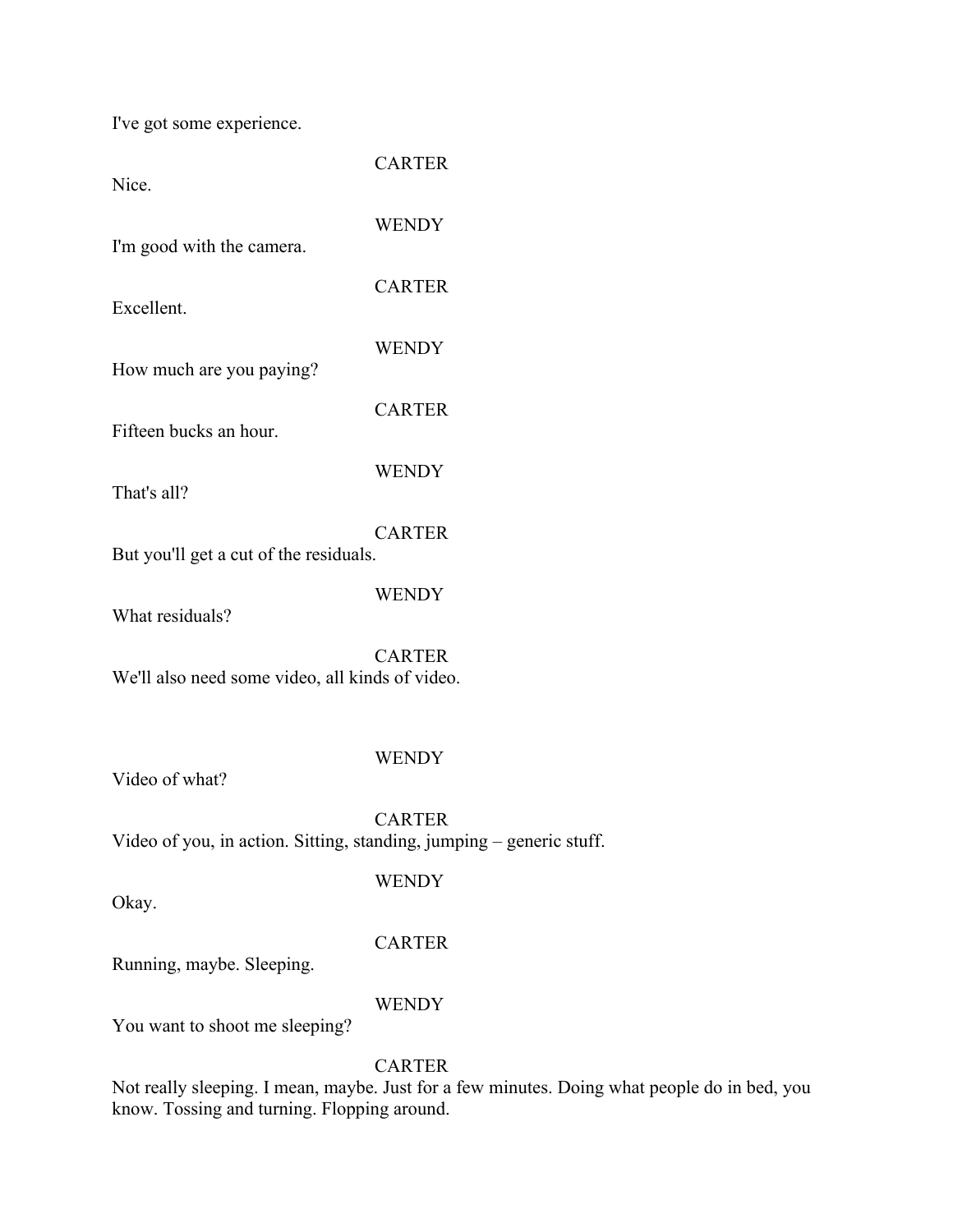#### **WENDY**

Okay...

CARTER And you'll have to be wearing a jumpsuit thing, like a skintight...you know?

WENDY

Not really.

**CARTER** 

One of those onepiece – not naked – but, you know...

**WENDY** 

A leotard?

**CARTER** Exactly. Or you could be naked, if you wanted to.

WENDY

I'm fine with wearing a leotard.

**CARTER** We have to get all the contours. To map you out, in 3D.

**WENDY** 

Okay...

CARTER So the character will be really *lifelike*, you know?

**WENDY** 

But why not shoot it live?

**CARTER** 

Shoot what?

**WENDY** 

Why not, I mean... if you're building a character, why not just have me play the character, live, right there on the screen?

**CARTER** 

What, you mean film you?

Exactly.

**WENDY** 

**CARTER**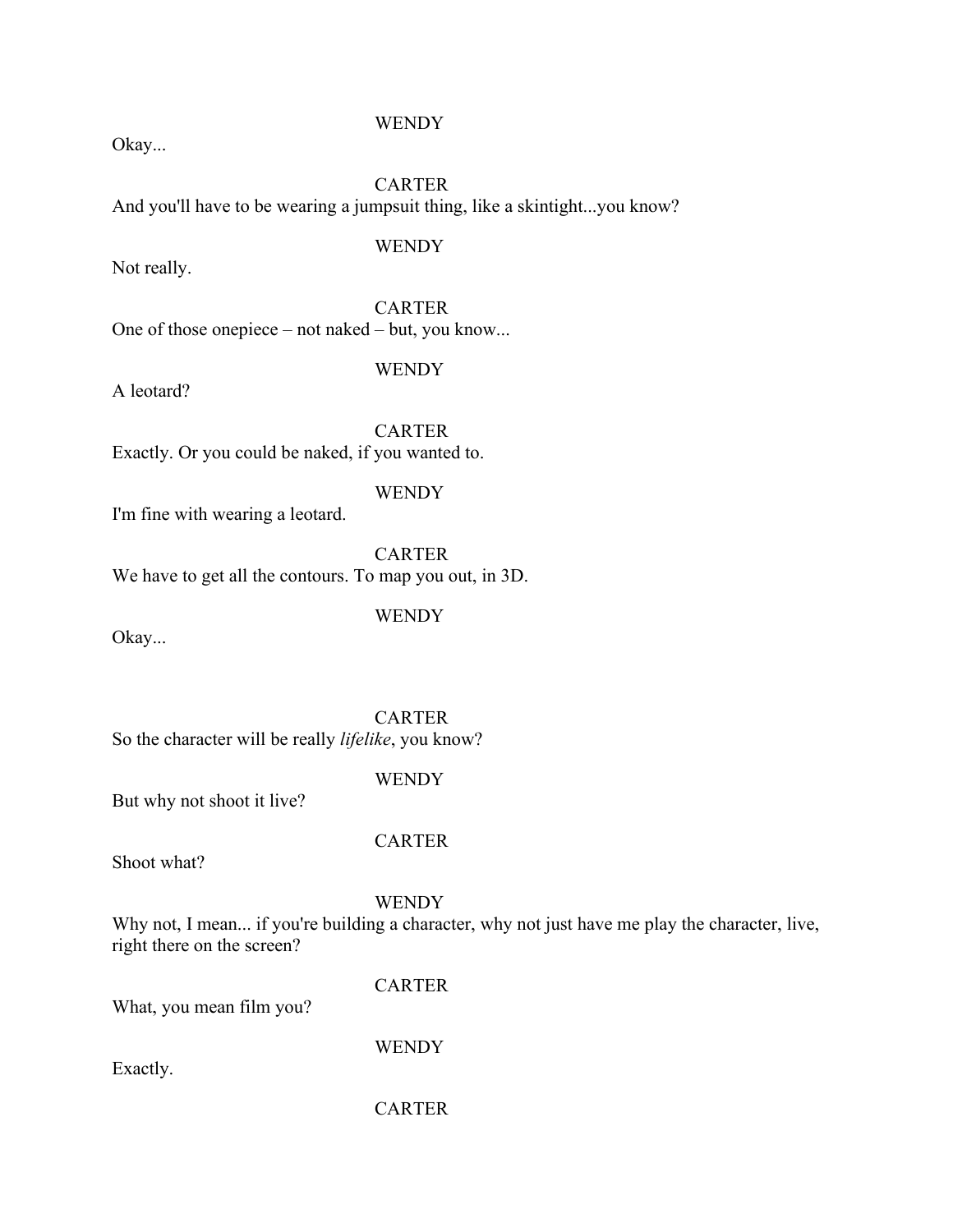We're going to. In a leotard.

**WENDY** 

But if I wore a costume, I could play the character. In the story.

You will be.

**CARTER** 

**WENDY** 

I could memorize the lines!

CARTER

Lines?

WENDY

What the character says, you know?

CARTER That's going to be the voiceover artist.

**WENDY** I've studied acting. I've got a degree.

**CARTER** I think there a whole separate union for that...

WENDY

CARTER

**WENDY** 

**CARTER** 

WENDY

It's the same union.

Really?

Yes,

Are you in it?

No.

**CARTER** Good. Because this is a non-union gig, like I said–-

WENDY

Fifteen bucks an hour.

**CARTER** 

Plus there's the residuals.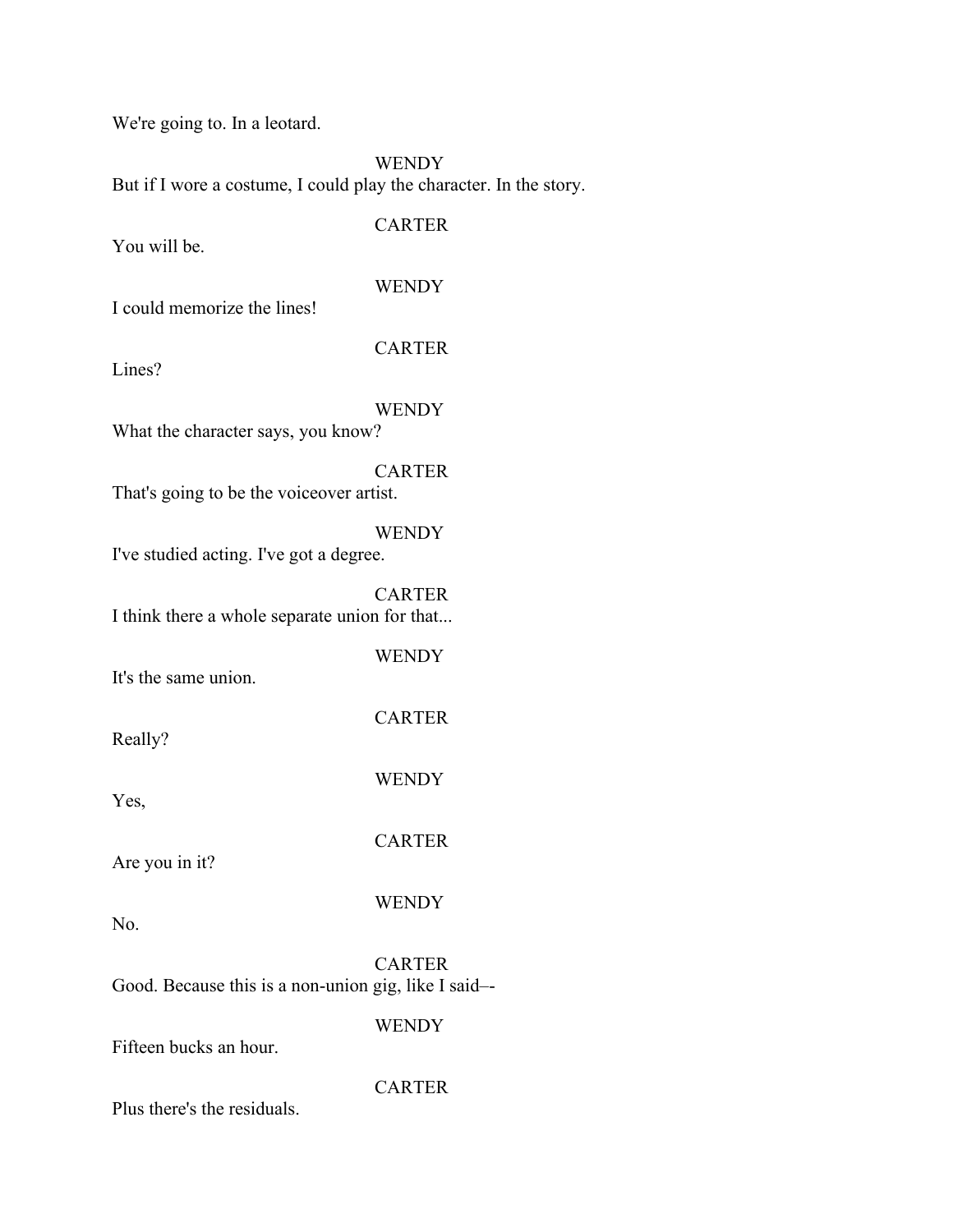#### **WENDY**

From what?

CARTER Whatever people want to make. When we license you.

#### WENDY

License me?

**CARTER** 

The character. Your 3D model. Girl next door. With pre-programmed actions.

#### **WENDY**

Sleeping?

#### **CARTER**

Or waking up. Sitting, standing, running.

#### WENDY

Tossing and turning.

**CARTER** 

Maybe we'll try some edgy stuff, like falling down stairs. Cracking up laughing. Crying.

I get it.

**WENDY** 

**CARTER** 

Kissing somebody! That would get a ton of clicks.

Who?

#### **WENDY**

**CARTER** Just anyone. I don't know. Another model.

#### WENDY

Sure.

Carter begins screen sharing, scrolling through a website with photos of models.

**CARTER** 

This is the beta version of our gallery. Lifelike 3D models. Ready for AR/VR, games and TV. These are just placeholders. This will be you.

Carter clicks an image. A slick 3D girl pops up. Wendy stares at the screen in horror.

**CARTER** 

The point is you'll be available.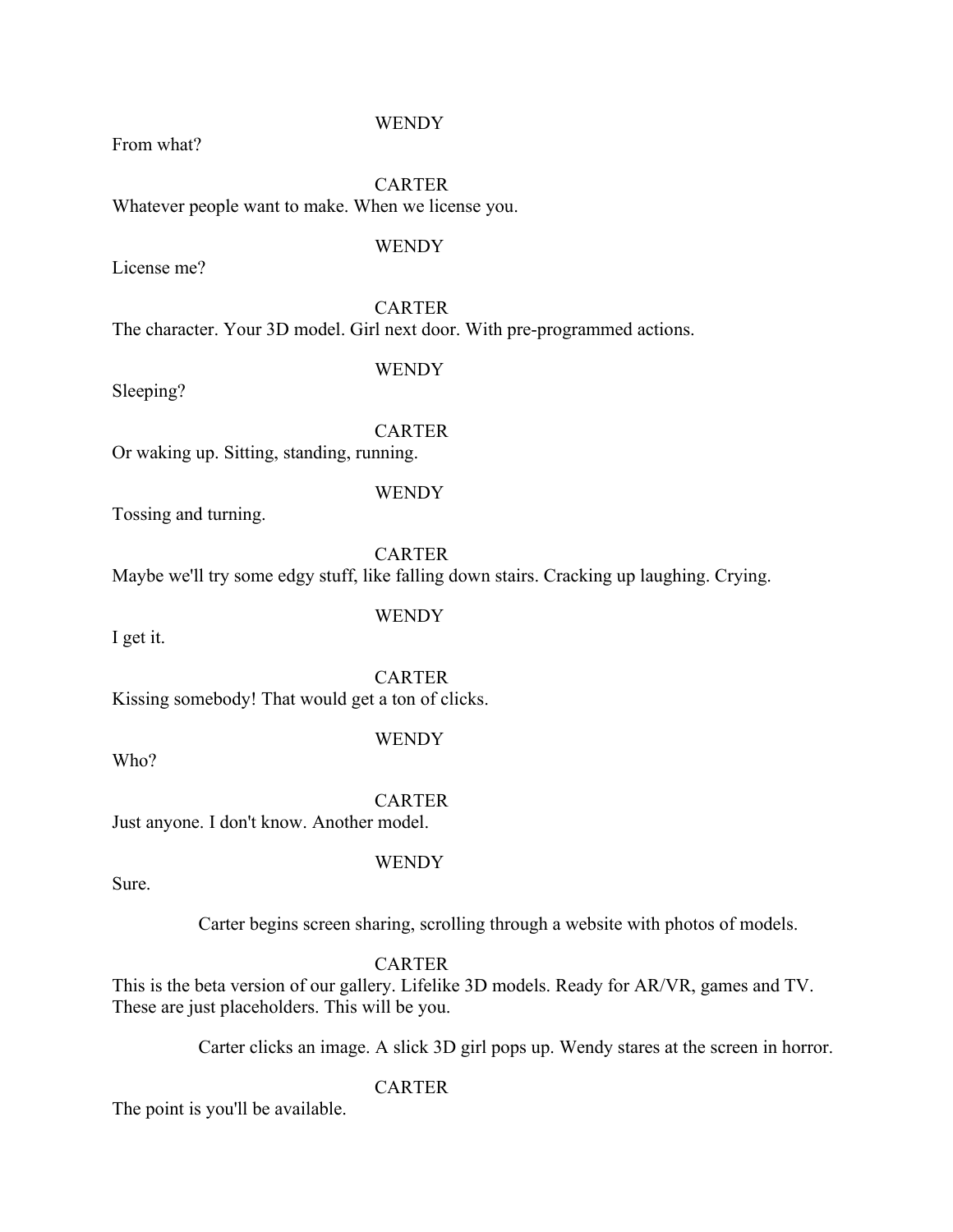#### **WENDY**

To download.

**CARTER** 

For years and years. Forever.

#### WENDY

Wow. Forever.

**CARTER** Whenever anybody needs a cute best friend, or something.

**WENDY** 

Right.

**CARTER** 

WENDY

You're perfect for that kind of thing.

Yeah. I get that a lot.

Carter stops sharing the screen.

**CARTER** 

So Thursday?

**WENDY** 

Sure.

CARTER

WENDY

Alright! I'll email Zooey.

Awesome.

Carter starts to compose an email. Wendy stays on, thinking.

WENDY

Who's girl number one?

CARTER

Huh?

WENDY If I'm girl number two, who's number one?

**CARTER**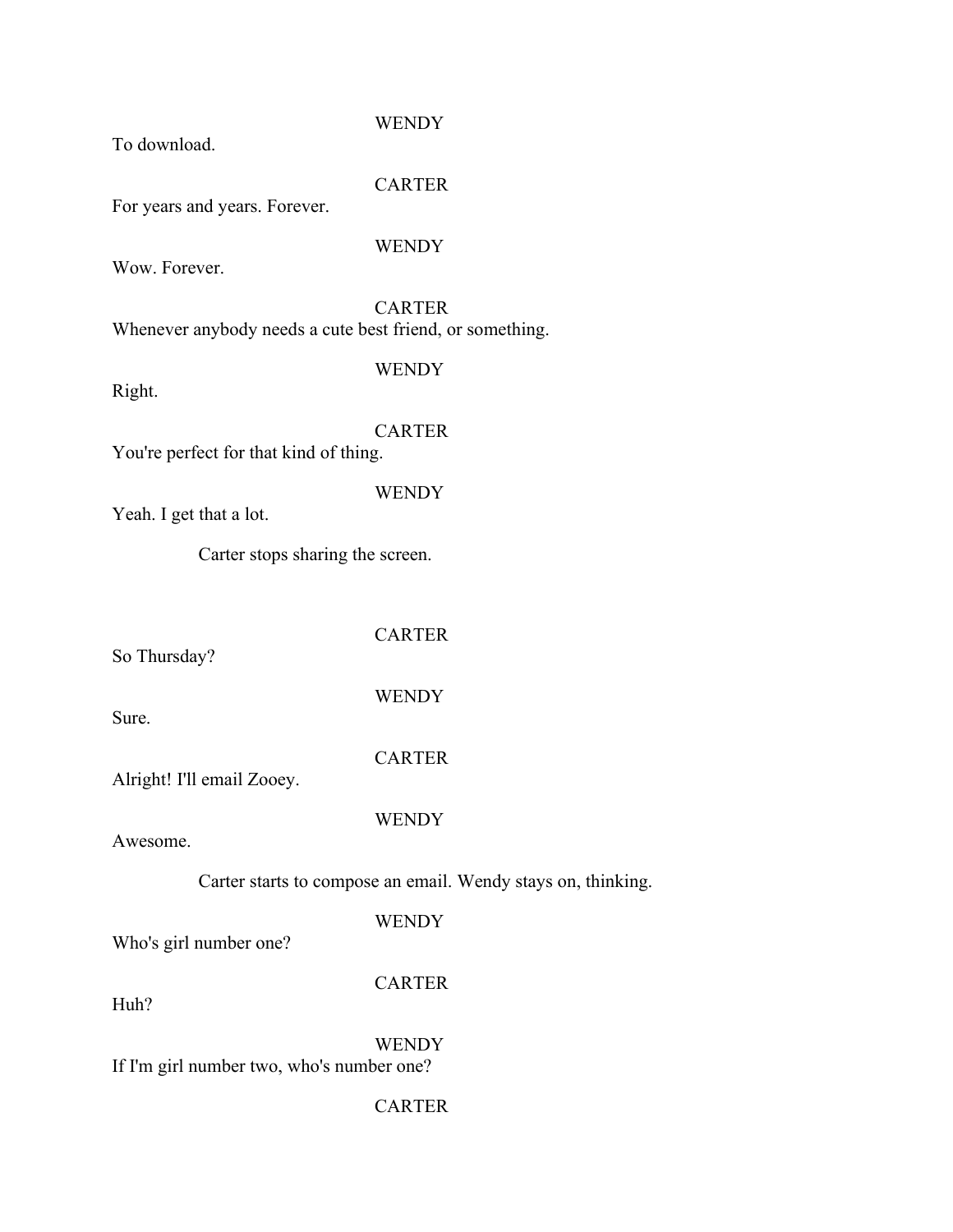Some other girl.

#### **WENDY**

What does she look like?

**CARTER** 

You know.

**WENDY** 

I don't know. I'm asking.

CARTER

The lead. She's the lead, so she looks like...

WENDY

The lead.

#### **CARTER**

Yeah, but not perfect like you. She's gonna need a ton of photoshop. Pretty heavy CGI. With you, I think we're gonna save...hours on that stuff, honestly.

> Carter goes back to his email. Wendy thinks about what he said. Beat. Slowly, she smiles. End of play.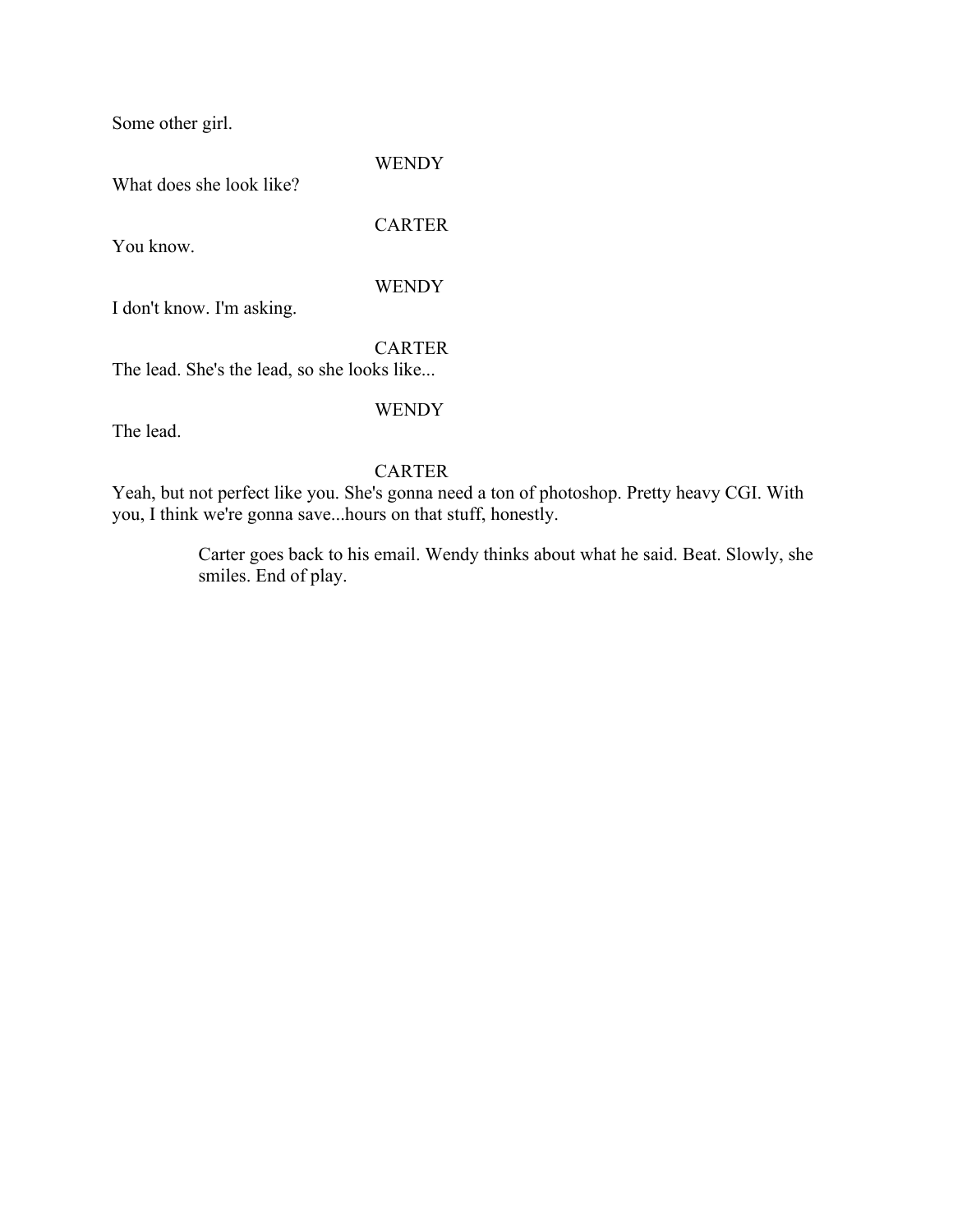#### **Text 2 Speech**

Saylor (any gender/age/ethnicity) is on a zoom screen against the background of a serene beach. Saylor looks critically at the image on screen, then switches the background to a picture of a tiger in the jungle. Then to a weird Martian landscape.

Another zoom window pops in. Indigo (any gender/age/ethnicity) appears with a cluttered home office in the background.

| Where are you, dude?                                           | <b>INDIGO</b>                                                                                 |
|----------------------------------------------------------------|-----------------------------------------------------------------------------------------------|
| Dialing in from Planet X!                                      | <b>SAYLOR</b>                                                                                 |
| Where's Duane?                                                 | <b>INDIGO</b>                                                                                 |
| I dunno.                                                       | <b>SAYLOR</b>                                                                                 |
| Did you memorize your monologue?                               | <b>INDIGO</b>                                                                                 |
|                                                                | <b>SAYLOR</b><br>No, but I've got it all queued up in a window here, so I just need to click- |
| in on another screen.                                          | Saylor's zoom screen winks out. Indigo laughs. Dex (any gender/age/ethnicity) pops            |
| Where's Duane?                                                 | <b>DEX</b>                                                                                    |
|                                                                | <b>INDIGO</b>                                                                                 |
| (Shrugs)<br>Running late. Maybe his wifi's on the fritz again. |                                                                                               |
| What do you think about that casting call?                     | <b>DEX</b>                                                                                    |
| The one Duane sent?                                            | <b>INDIGO</b>                                                                                 |
| Yeah. Exactly.                                                 | <b>DEX</b>                                                                                    |
|                                                                |                                                                                               |

INDIGO

It's totally wack.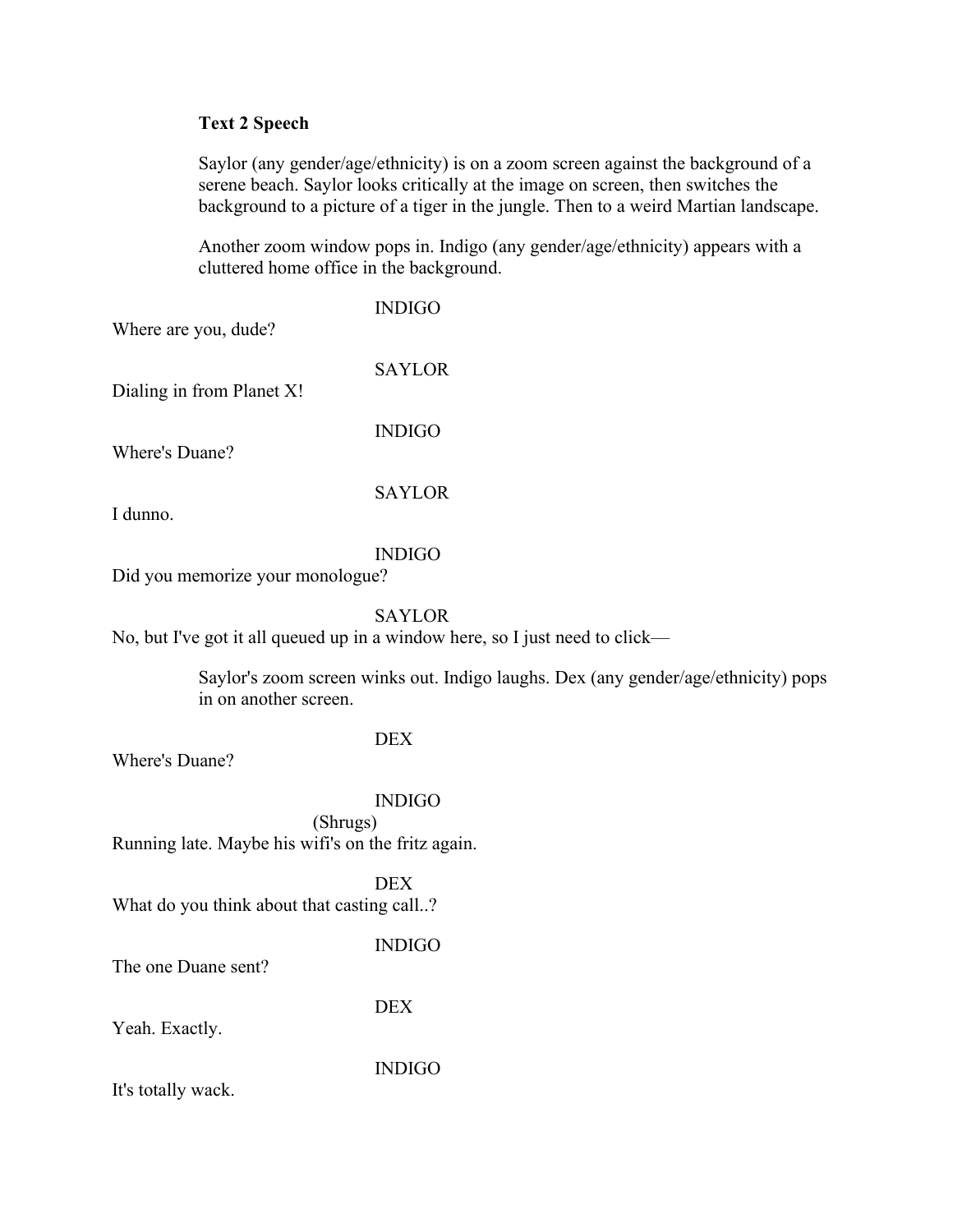Absolutely.

DEX

INDIGO

I mean, what the..?

DEX

Right?

#### INDIGO

It's scary.

Saylor appears, on a screen with the Martian background.

INDIGO Thing is, we can't just stand here and watch this happening. Can we?

DEX

Of course not! No way.

INDIGO

Because the future of the industry, our whole profession...

Saylor begins to talk, but no sound is heard.

#### SAYLOR

[Seriously, this is so wack.]

#### DEX

Exactly. Now or never.

SAYLOR [Sorry I'm late. I was just pulling up my monologue...]

INDIGO

Now. I think now.

SAYLOR [This really is some crazy casting call Duane sent, huh?]

Saylor?

**DEX** 

SAYLOR

[It's really insane...]

DEX

Saylor – your sound is...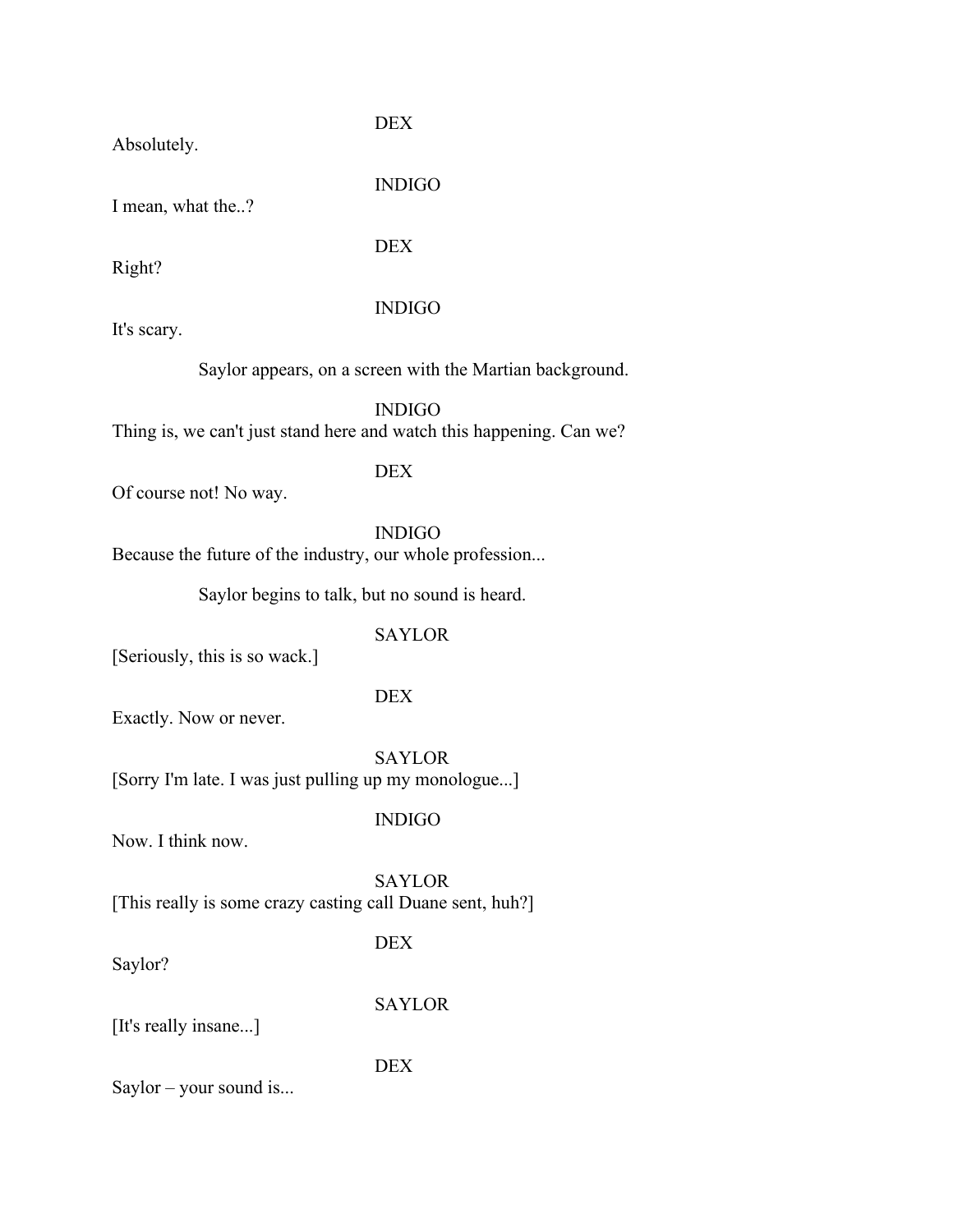#### INDIGO

You're muted.

#### SAYLOR

[Really? But the little mic is...]

Saylor begins messing with the mic controls.

DEX We've gotta rise up, make a statement, maybe get the union involved--

INDIGO

Are you in the union?

No.

DEX

#### INDIGO

Me neither.

SAYLOR

I am. The Service Worker's International.

DEX

What's that?

SAYLOR

A union. I used to be in food service.

INDIGO

That doesn't count.

SAYLOR

Yes it does.

DEX Not unless they give a shit about voiceover artists. Do they?

Maybe?

SAYLOR

DEX

SAYLOR

Are robots taking over food service?

Of course they are.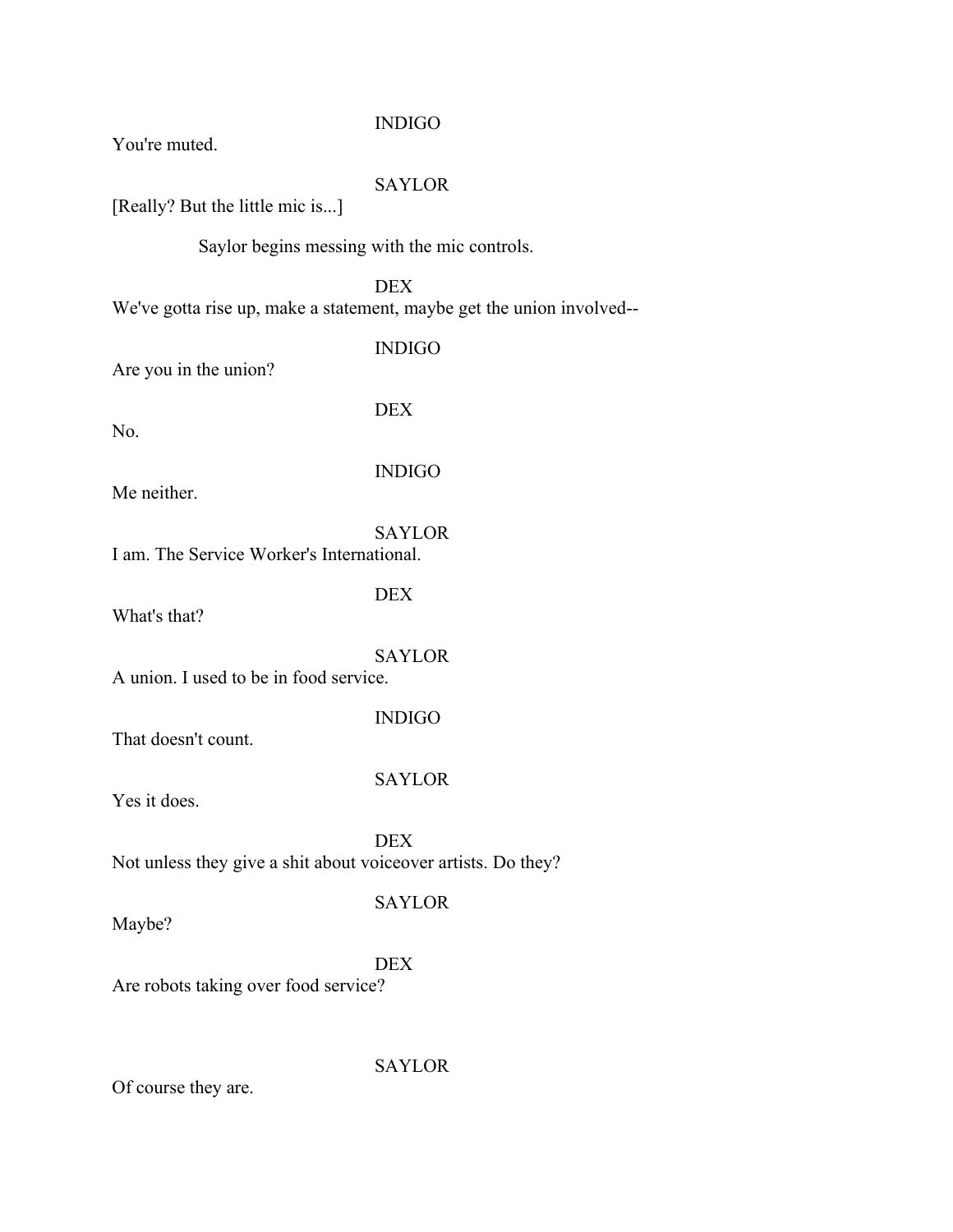INDIGO

Really? Crap!

DEX

They're taking over everything.

#### SAYLOR

(shrugs)

What are you gonna do?

#### INDIGO

That's what we were just talking about. Maybe we shouldn't go out for this thing – this artificial intelligence...

DEX We're basically putting ourselves out of a job.

SAYLOR

But they're paying a thousand bucks.

For one day.

#### INDIGO

**DEX** One day of work, and your voice is trapped for all time.

#### INDIGO

Plus residuals.

DEX

That always sounds good, "residuals," but then it comes down to a check in the mail for twentyfive cents.

#### INDIGO

I've gotten those. Many times.

# SAYLOR

A check in the mail for twenty five cents?

#### DEX

Fifteen cents even, ten cents.

INDIGO

Many times.

SAYLOR

I gotta work more.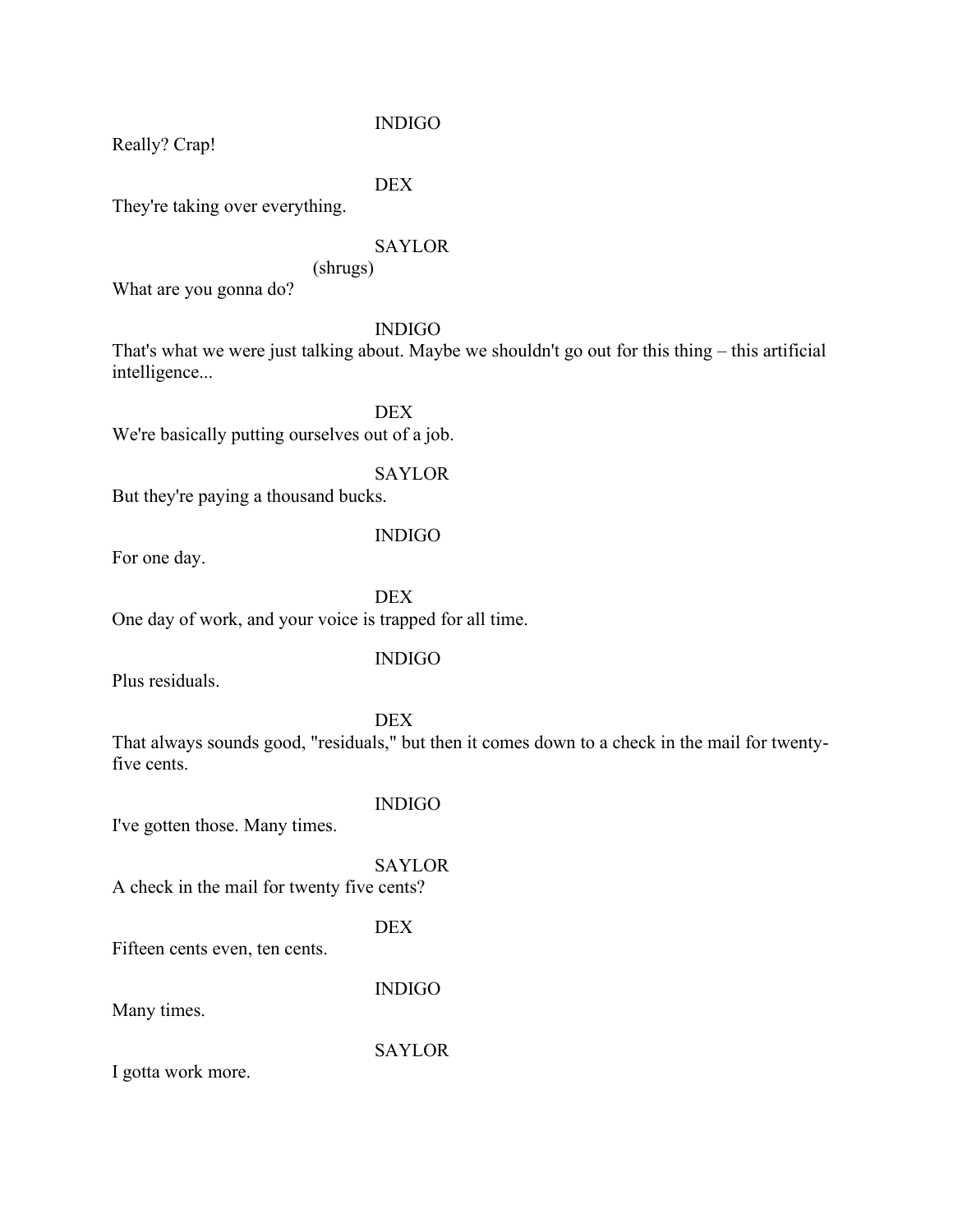#### DEX

It costs them more to print and mail the check than you get with the freaking residuals.

SAYLOR But a thousand bucks. INDIGO I know. SAYLOR I could put a down payment on a Chevy Volt. INDIGO New or used? SAYLOR Used. INDIGO What for? DEX You can drive to the unemployment line. INDIGO They keep your voice, forever. And anytime somebody wants to hire you, they download a bot instead. DEX Text to speech. INDIGO Damn. **SAYLOR** Hang on, I gotta take this. Saylor picks up a cell phone, answers. Hey Babe! INDIGO It's time to rise up. **SAYLOR** What's going on? DEX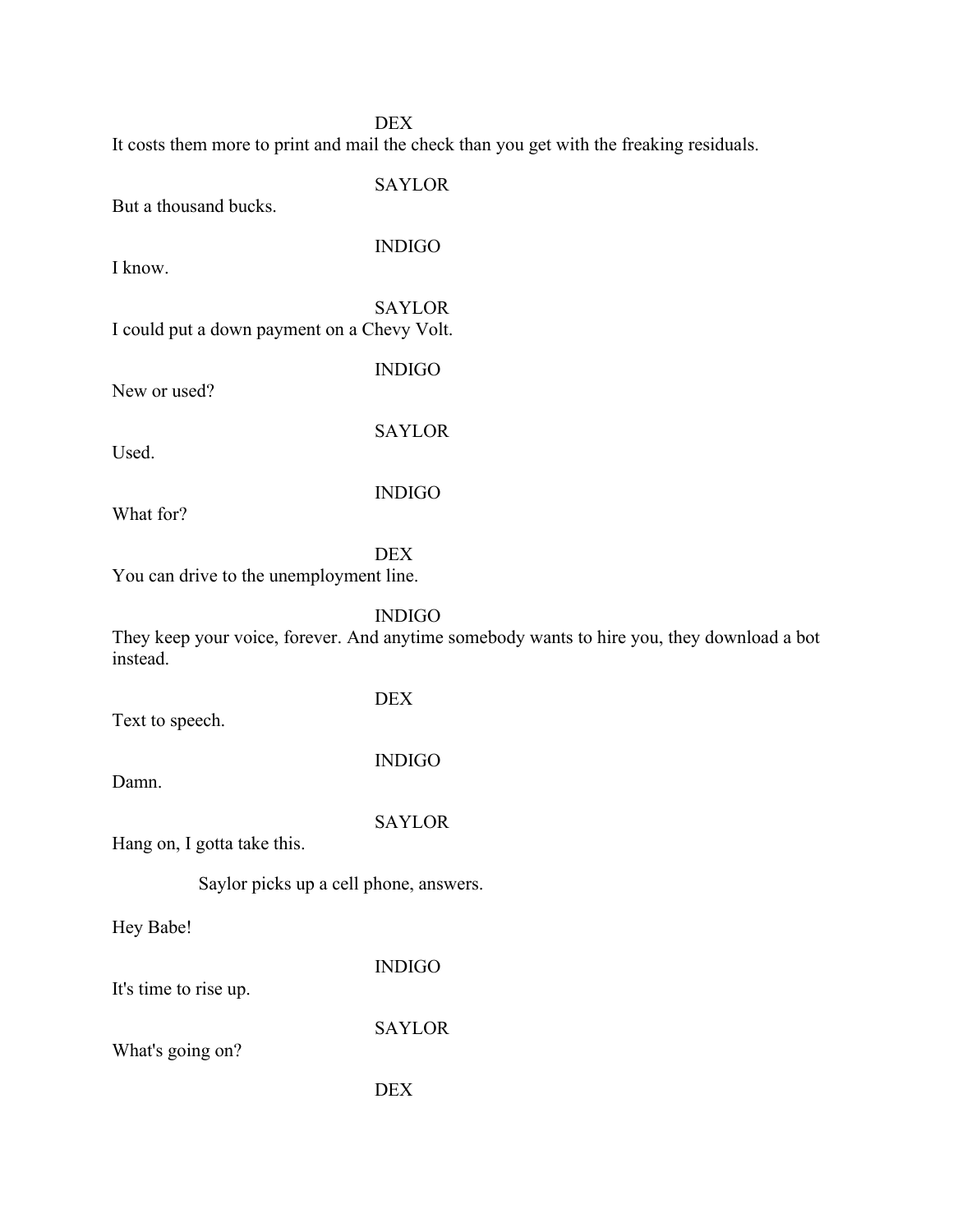You mean strike?

#### INDIGO

I mean strike.

SAYLOR

DEX

DEX

Yeah. I'm on another call right now.

Ok. Wow.

Wendy says hey.

Hey, Wendy!

INDIGO

SAYLOR

Hey, Wendy. We're going out on strike.

#### SAYLOR

Wendy, say hey to everyone–

Saylor holds the phone up to the camera. A woman, Wendy, is smiling and waving.

| Hey, guys. What's up?                             | <b>WENDY</b>    |
|---------------------------------------------------|-----------------|
| Nothing much.                                     | <b>DEX</b>      |
|                                                   | <b>INDIGO</b>   |
| We're going on strike!                            | <b>WENDY</b>    |
| Yeah?                                             | <b>DEX</b>      |
| Maybe.                                            |                 |
| Can you do that?                                  | <b>WENDY</b>    |
| Sure we can do that. Why not? What's stopping us? | <b>INDIGO</b>   |
|                                                   | <b>TTITITIN</b> |

WENDY

Are you guys in the union?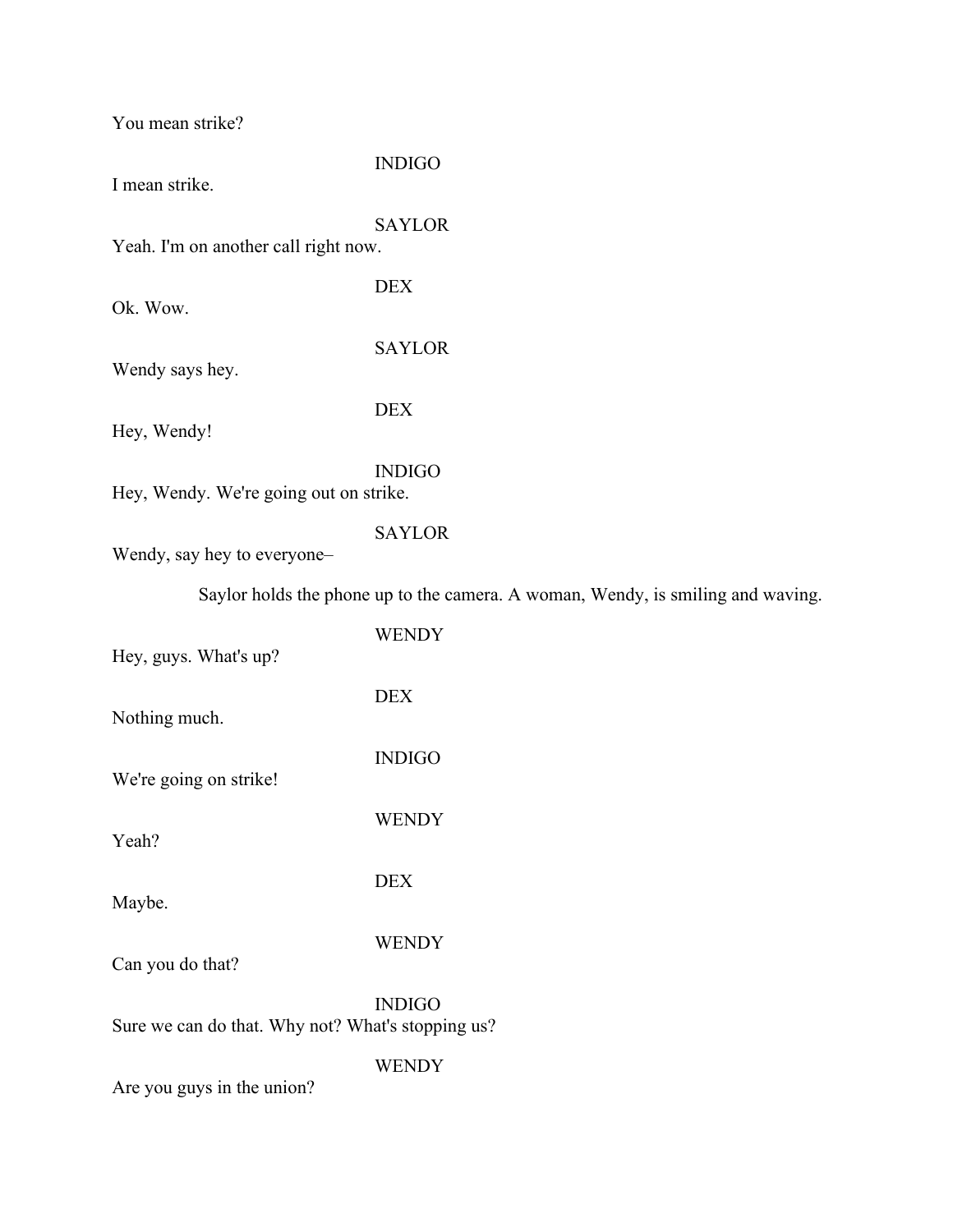No.

DEX

SAYLOR

I am.

#### INDIGO

That isn't the point!

Saylor swings the phone away from the screen.

#### SAYLOR

I'll call you back after my class.

DEX Retraining. That's what they're going to tell us.

But--

INDIGO

Yeah, no. I'm over it.

**SAYLOR** 

Me too.

DEX

DEX This is the third time I've had to retrain.

From what?

DEX

INDIGO

SAYLOR

I started out in stunt work.

Ooooh.

DEX Busted my butt jumping out of burning buildings.

#### SAYLOR

All of that's CGI now.

DEX

CGI and 3D modeling.

Sound of shouting, glassware breaking, thousands of tin cans clattering on top of each other.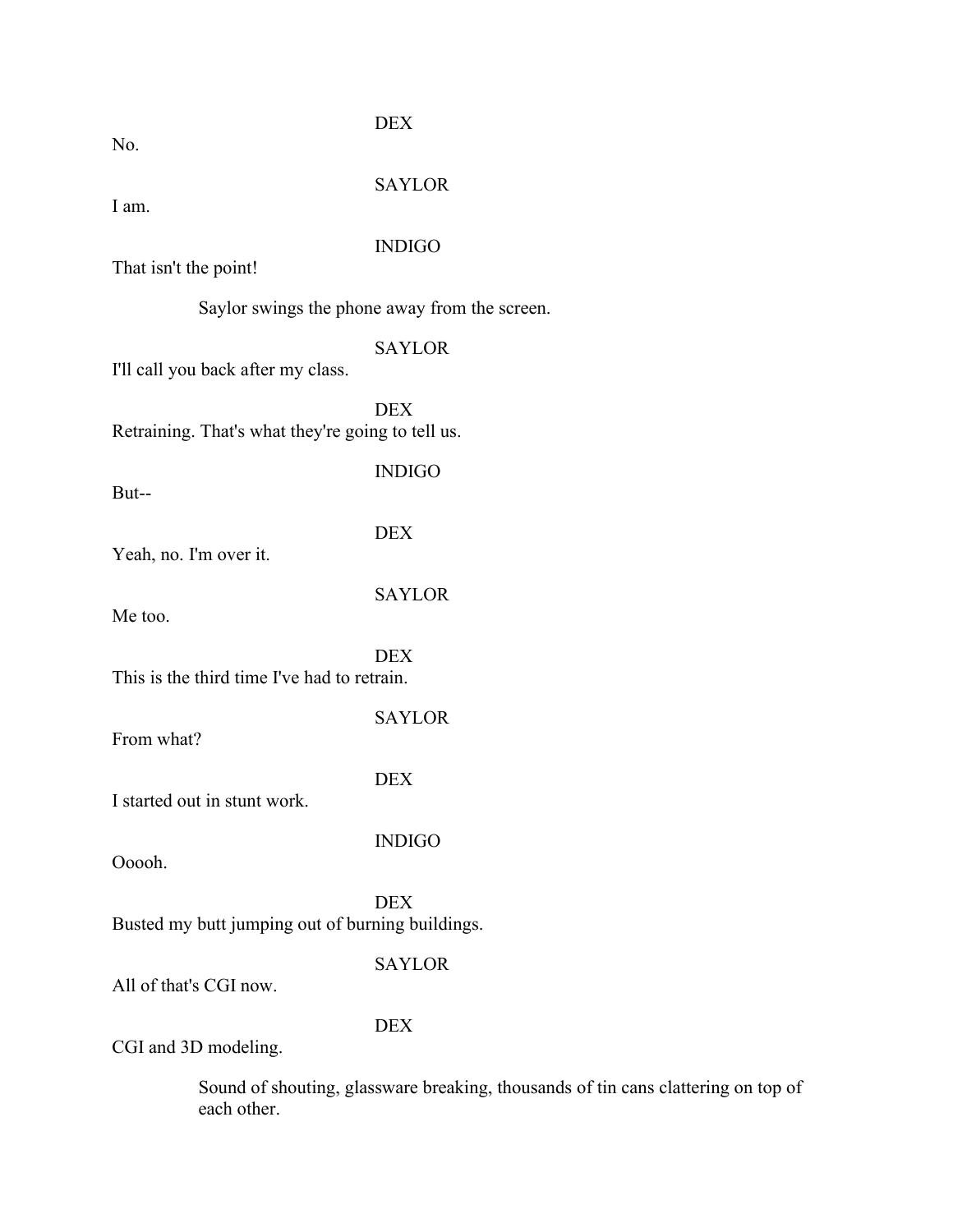Huh?

#### **SAYLOR**

That's my ex.

# SAYLOR

DEX

Oh.

#### DEX (shouting) With Ralph. I get him every other weekend.

#### Sounds of banging and breaking continue.

Can you shut that off?

INDIGO

SAYLOR

Dude, for real, can you stop it?

INDIGO

With the microphone!

SAYLOR

Can it already!

INDIGO Click the little icon at the bottom of the screen.

DEX

Huh? Where?

Dex hunts around for the microphone.

#### SAYLOR

The little mic!

Dex's camera winks off and then back on again.

#### INDIGO

The one that looks like a little–

DEX

Oh.

The loud sounds cut off abruptly.

INDIGO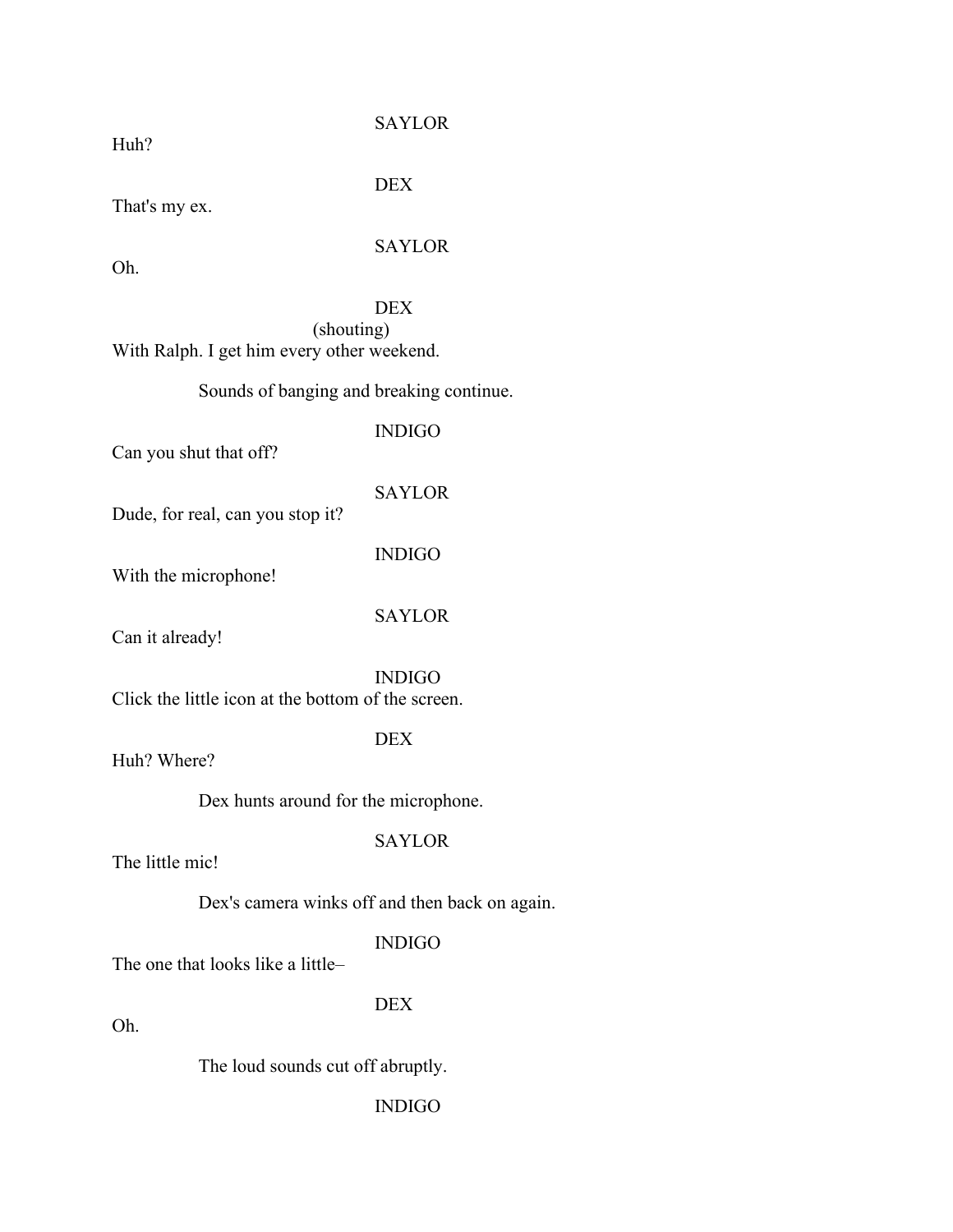Thank you.

#### **DEX**

[No problem!]

SAYLOR [So what are we going to do about this casting call, huh?]

#### INDIGO

Saylor – your mic.

SAYLOR

[Huh?]

DEX [Your mic is turned off. You're on mute.]

**SAYLOR** 

[I can't hear you, Dex!]

INDIGO

Turn on your mic!

Dex's camera goes off. Dex's mic goes on. Loud sounds of something grinding in the background, fingers raking across thousands of chalkboards.

#### DEX

You're on mute!

Dex's mic goes off again. Silence.

Indigo and Saylor look at one another.

#### INDIGO

Maybe it's time to tap out.

Dex's camera pops back on.

#### DEX

Beat. They watch as Dex talks, unable to hear.

[Don't say that, dude! What are you talking about? We can't give up now. That's not who we are. Remember that time we went fishing? And you said there weren't any fish anymore, there never were any fish really, because it was a manmade lake, meaning they just dug a huge pit in the ground, they cleared all the brush and came in with heavy equipment, bulldozers, and earthmovers,

Another beat.

SAYLOR (mouthing words without sound) Does Dex know we can't hear this?

INDIGO I think so.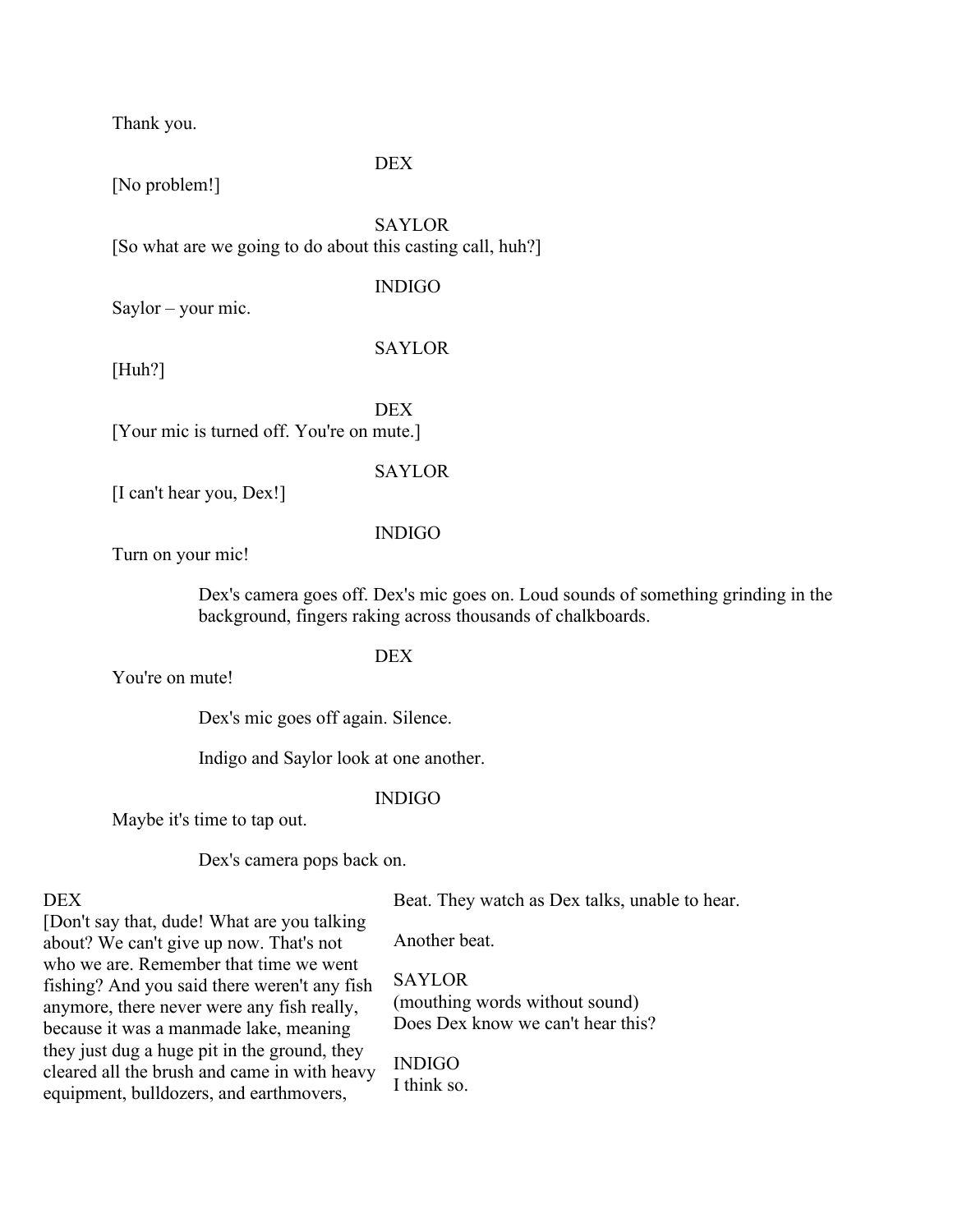| and later when they had gone deep<br>enoughit had to be really, really deep,<br>twenty, thirty feet you said, deeper than any<br>grave ever dugthen they poured the water<br>in, and it took days and days and days, but<br>finally the water covered everything. They<br>put in rental condos around the lake, boxy<br>little boxes, two or three bedrooms - the<br>third bedroom costs extra, so we rented the<br>one with a pullout couch, and you said there<br>weren't any fish in the lake, fish didn't seem<br>to like it there, something about too much<br>mercurythat water they pumped in, it was<br>full of mercury, or chemicals, or something,<br>or maybe they dug out the hole for the lake<br>on top of an Indian burial ground, an<br>unmarked grave, for the hundreds and<br>hundreds and hundreds of Native American,<br>indigenous $-$ I gotta get this right $-$ the<br>everyday people who lived there one<br>time] | <b>SAYLOR</b><br>You're on mute, Dex!<br>Indigo writes "You're on mute, Dex!" on a piece of<br>paper and holds it up to the camera.<br><b>SAYLOR</b><br>Maybe that's Dex's monologue.<br><b>INDIGO</b><br>What do you think it's about?<br><b>SAYLOR</b><br>I have no idea. |
|--------------------------------------------------------------------------------------------------------------------------------------------------------------------------------------------------------------------------------------------------------------------------------------------------------------------------------------------------------------------------------------------------------------------------------------------------------------------------------------------------------------------------------------------------------------------------------------------------------------------------------------------------------------------------------------------------------------------------------------------------------------------------------------------------------------------------------------------------------------------------------------------------------------------------------------------|-----------------------------------------------------------------------------------------------------------------------------------------------------------------------------------------------------------------------------------------------------------------------------|
| Dex freezes.                                                                                                                                                                                                                                                                                                                                                                                                                                                                                                                                                                                                                                                                                                                                                                                                                                                                                                                               |                                                                                                                                                                                                                                                                             |
| Shakespeare can be really dense.                                                                                                                                                                                                                                                                                                                                                                                                                                                                                                                                                                                                                                                                                                                                                                                                                                                                                                           | <b>SAYLOR</b>                                                                                                                                                                                                                                                               |
| Some deep shit, dude.                                                                                                                                                                                                                                                                                                                                                                                                                                                                                                                                                                                                                                                                                                                                                                                                                                                                                                                      | <b>INDIGO</b>                                                                                                                                                                                                                                                               |
| It's frozen.                                                                                                                                                                                                                                                                                                                                                                                                                                                                                                                                                                                                                                                                                                                                                                                                                                                                                                                               | <b>SAYLOR</b>                                                                                                                                                                                                                                                               |
| Yep.                                                                                                                                                                                                                                                                                                                                                                                                                                                                                                                                                                                                                                                                                                                                                                                                                                                                                                                                       | <b>INDIGO</b>                                                                                                                                                                                                                                                               |
| Frozen in the middle of the story.                                                                                                                                                                                                                                                                                                                                                                                                                                                                                                                                                                                                                                                                                                                                                                                                                                                                                                         | <b>SAYLOR</b>                                                                                                                                                                                                                                                               |
| That's how these things go, I guess.                                                                                                                                                                                                                                                                                                                                                                                                                                                                                                                                                                                                                                                                                                                                                                                                                                                                                                       | <b>INDIGO</b>                                                                                                                                                                                                                                                               |
| Wow.                                                                                                                                                                                                                                                                                                                                                                                                                                                                                                                                                                                                                                                                                                                                                                                                                                                                                                                                       | <b>SAYLOR</b>                                                                                                                                                                                                                                                               |
|                                                                                                                                                                                                                                                                                                                                                                                                                                                                                                                                                                                                                                                                                                                                                                                                                                                                                                                                            | <b>INDIGO</b>                                                                                                                                                                                                                                                               |
|                                                                                                                                                                                                                                                                                                                                                                                                                                                                                                                                                                                                                                                                                                                                                                                                                                                                                                                                            |                                                                                                                                                                                                                                                                             |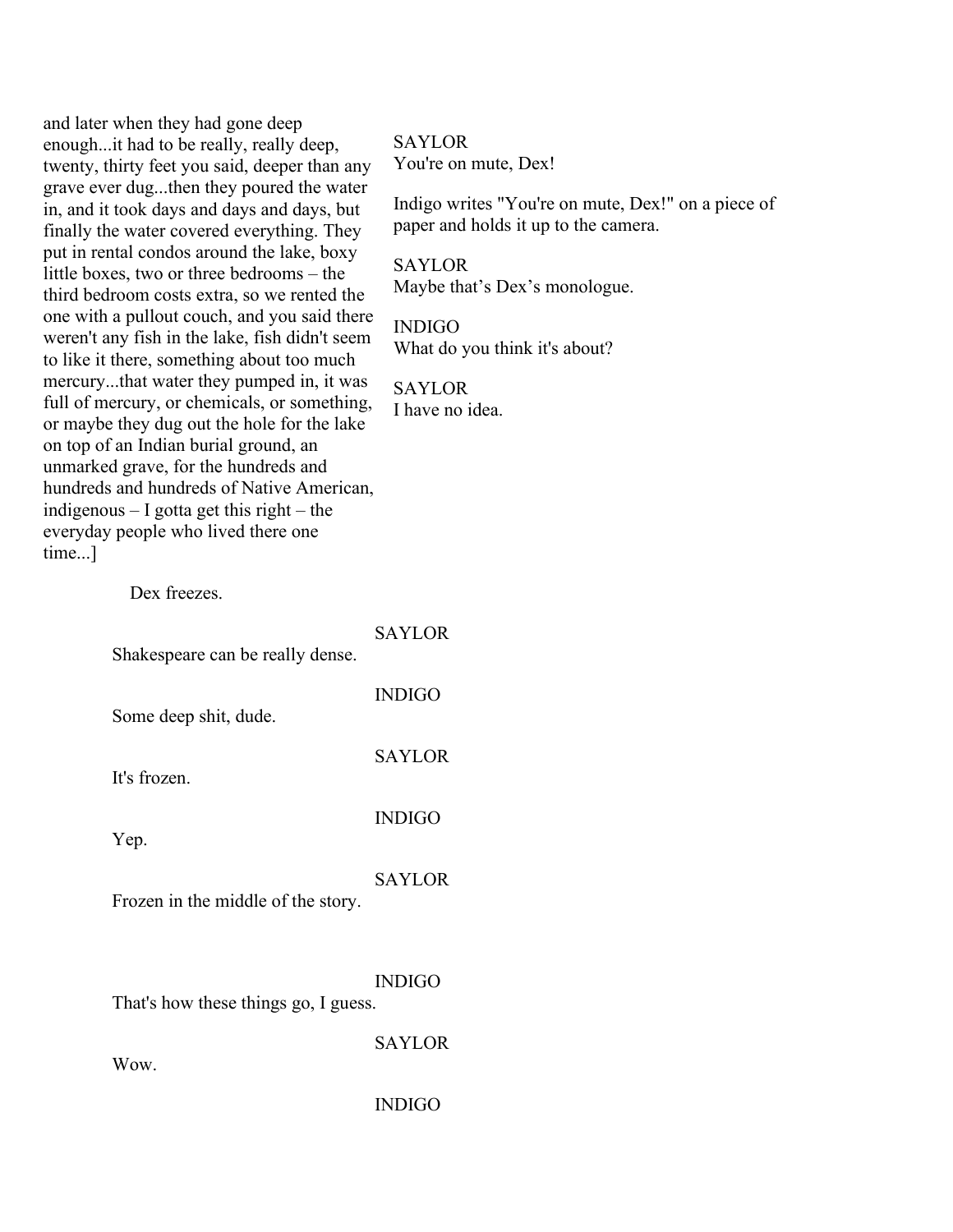It's a metaphor. We're trapped here, in the middle of this story, and Duane will probably never show up, and any minute now, all of us are gonna freeze.

**SAYLOR** 

This is why we need 5G.

INDIGO

Right. Except it's gonna kill us. We're living on the brink of the apocalypse.

**SAYLOR** 

So maybe we just ... jump, you know.

Dex's camera goes off.

Hmmm...

INDIGO

SAYLOR

Do you think Dex knows that...?

INDIGO

Who knows?

Indigo gets up and wanders out of frame.

SAYLOR

Hmmm...

INDIGO

In a way I'm glad the mic was off. Because the monologue I imagined is so much better than it actually was.

True.

#### SAYLOR

Dex pops back on, with the camera turned halfway up towards the ceiling.

INDIGO The solution to all of our issues.

SAYLOR

INDIGO

Global warming?

That too.

DEX

This wifi sucks.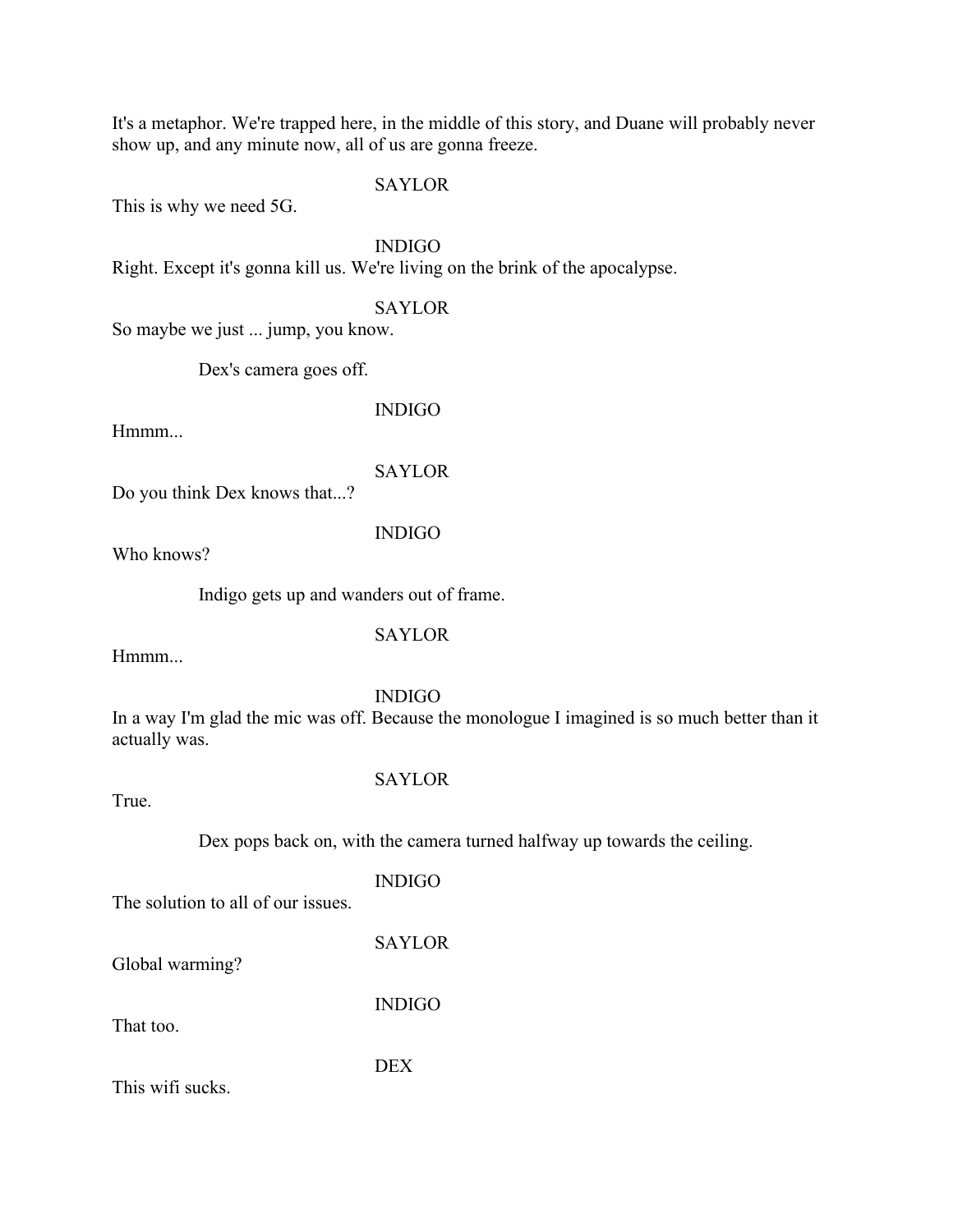#### **SAYLOR**

Wifi is one issue.

DEX

5G.

#### SAYLOR

5G. That's what I'm waiting for.

Indigo comes back to the screen with a beer and a plate of nachos.

DEX

So, hey, did you guys figure it out?

#### SAYLOR

Dex, you need to put your camera–

Huh?

SAYLOR

We're only getting the top of your head, Dex.

DEX

DEX

Oh.

Dex tilts the camera down. A cat appears on screen.

DEX

That's Ralph.

SAYLOR

Hey, Ralph!

DEX

I get him every other weekend.

SAYLOR

Awww, what a cutie. Hey, Ralph!

Saylor holds up a phone to the screen with a picture of a cat.

SAYLOR

This is Betsy!

DEX

Betsy, awww...

SAYLOR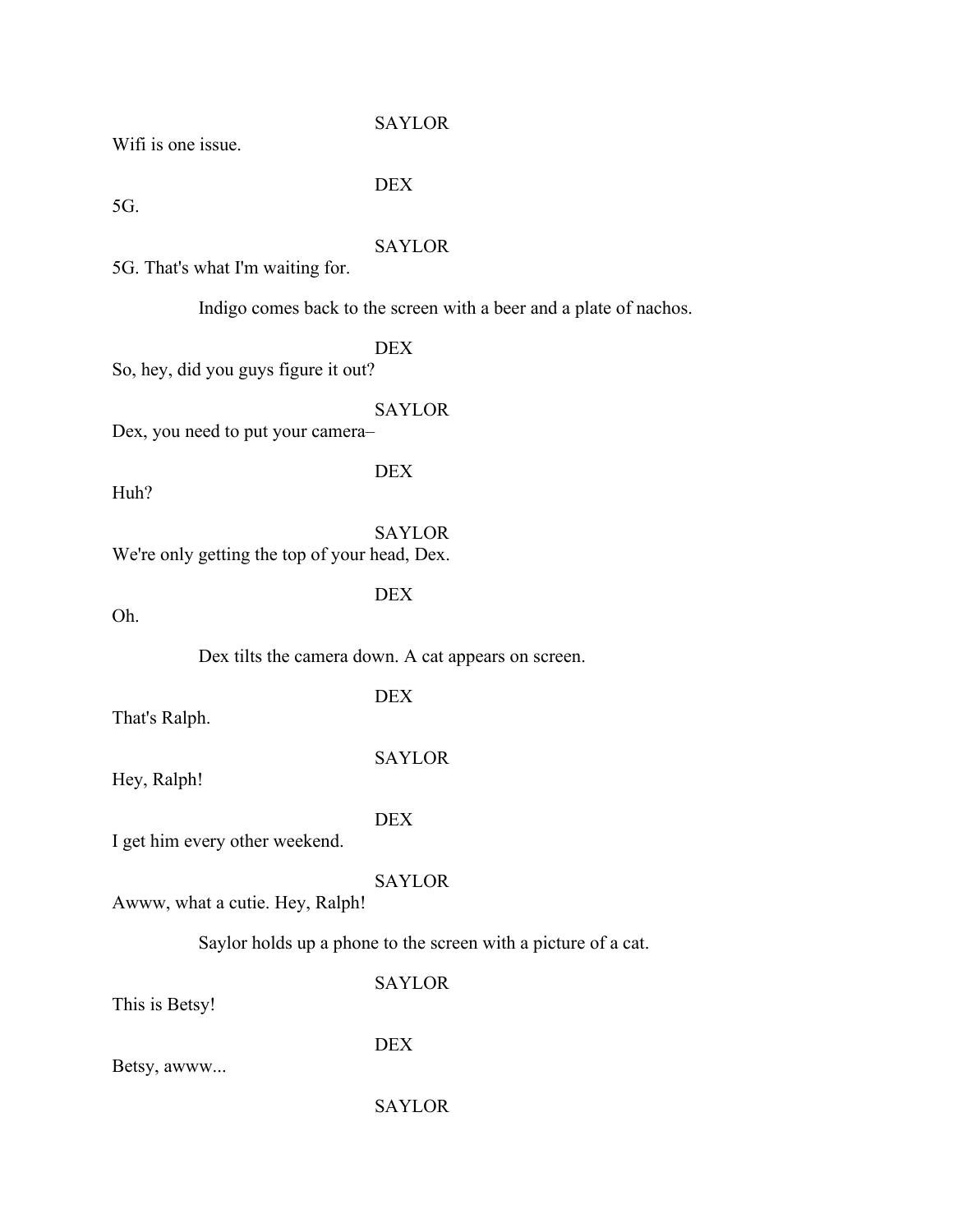She's dead.

DEX Wow...let's just say that life is full of complexity.

SAYLOR

Yeah.

INDIGO So, what do you guys think? Are we striking or what?

SAYLOR

Striking?

INDIGO

SAYLOR

That's what we were talking about.

Oh. Right.

DEX

A thousand bucks.

SAYLOR Let's see what Duane says. He's bound to be here soon.

All three look into the camera. Indigo eats nachos. Dex pets the cat. They wait.

Beat. End of play.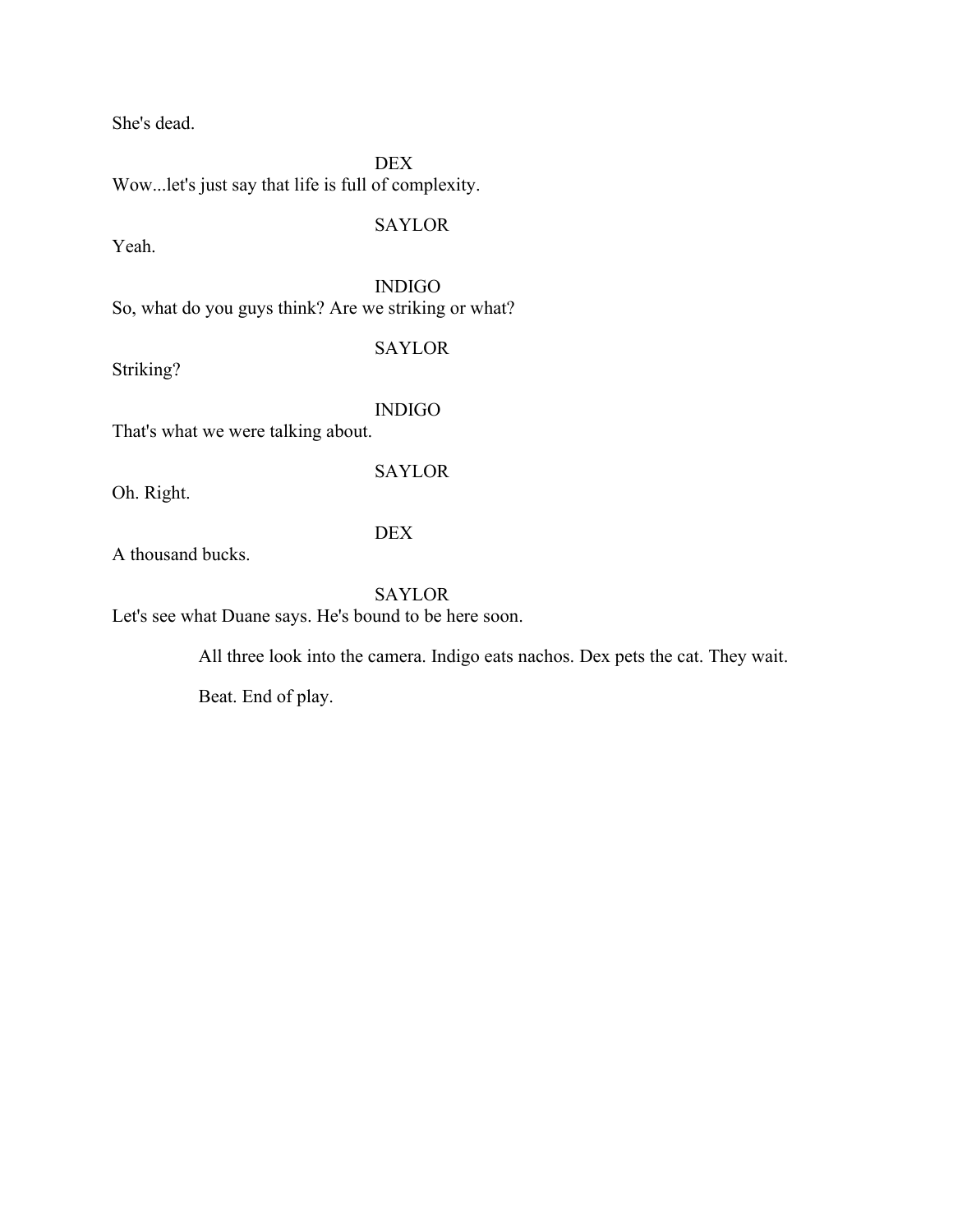## **One of Them**

There are four zoom boxes on the screen: Lyric is in a home office, Moxie is in a living room, Tate is outside, and Griffin is in bed. (All of these roles can be played by actors of any age/gender.)

| One of them is an AI.          | <b>LYRIC</b>                                                         |
|--------------------------------|----------------------------------------------------------------------|
| Which one?                     | <b>MOXIE</b>                                                         |
| They don't know.               | <b>LYRIC</b>                                                         |
| Like Spock!                    | <b>TATE</b>                                                          |
| Not like Spock.                | <b>GRIFFIN</b>                                                       |
| Spock wasn't an AI.            | <b>MOXIE</b>                                                         |
| Spock was an alien.            | <b>GRIFFIN</b>                                                       |
| That's what I meant.           | <b>TATE</b>                                                          |
| From a more logical planet.    | <b>GRIFFIN</b>                                                       |
| Kirk wants in.                 | <b>LYRIC</b><br>(looking at a phone)                                 |
| Captain Kirk?                  | <b>MOXIE</b>                                                         |
| One of us. One of the writers. | <b>TATE</b>                                                          |
| Noah made Moxie the host.      | <b>GRIFFIN</b>                                                       |
|                                | Griffin gets up and carries the laptop into a kitchen, makes coffee. |

### LYRIC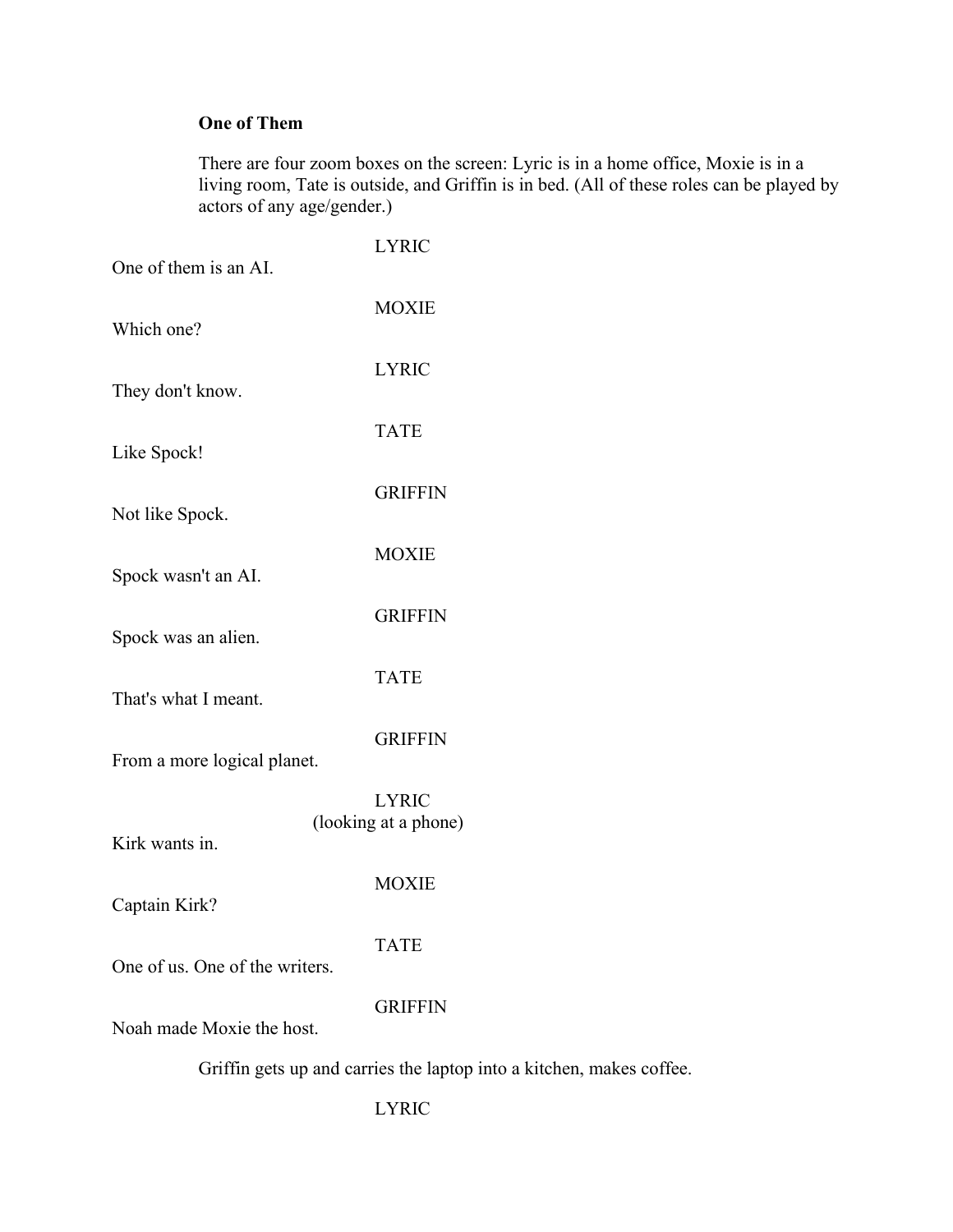You have to let him in.

|                                          | <b>TATE</b> |
|------------------------------------------|-------------|
| That's how it works. Like with vampires. |             |

| Who's Kirk?                 | <b>MOXIE</b>   |
|-----------------------------|----------------|
| Kirk's on our team.         | <b>TATE</b>    |
| Vampiresthat's a good idea. | <b>GRIFFIN</b> |
| Kirk is the new guy.        | <b>TATE</b>    |
| Oh.                         | <b>MOXIE</b>   |
|                             |                |

LYRIC

I worked with him on Black Mirror.

TATE

Click where it says "admit."

A new window appears: Kirk (any age/gender) is touching up the roots of their hair.

KIRK What's going on? Did we finish the treatment?

GRIFFIN What do you think about vampires? As a metaphor?

Overdone.

KIRK

TATE

Come on, vampires are timeless!

#### MOXIE

How do I get to see everyone?

Tate gets up and begins doing yoga.

KIRK

What do you mean?

**MOXIE**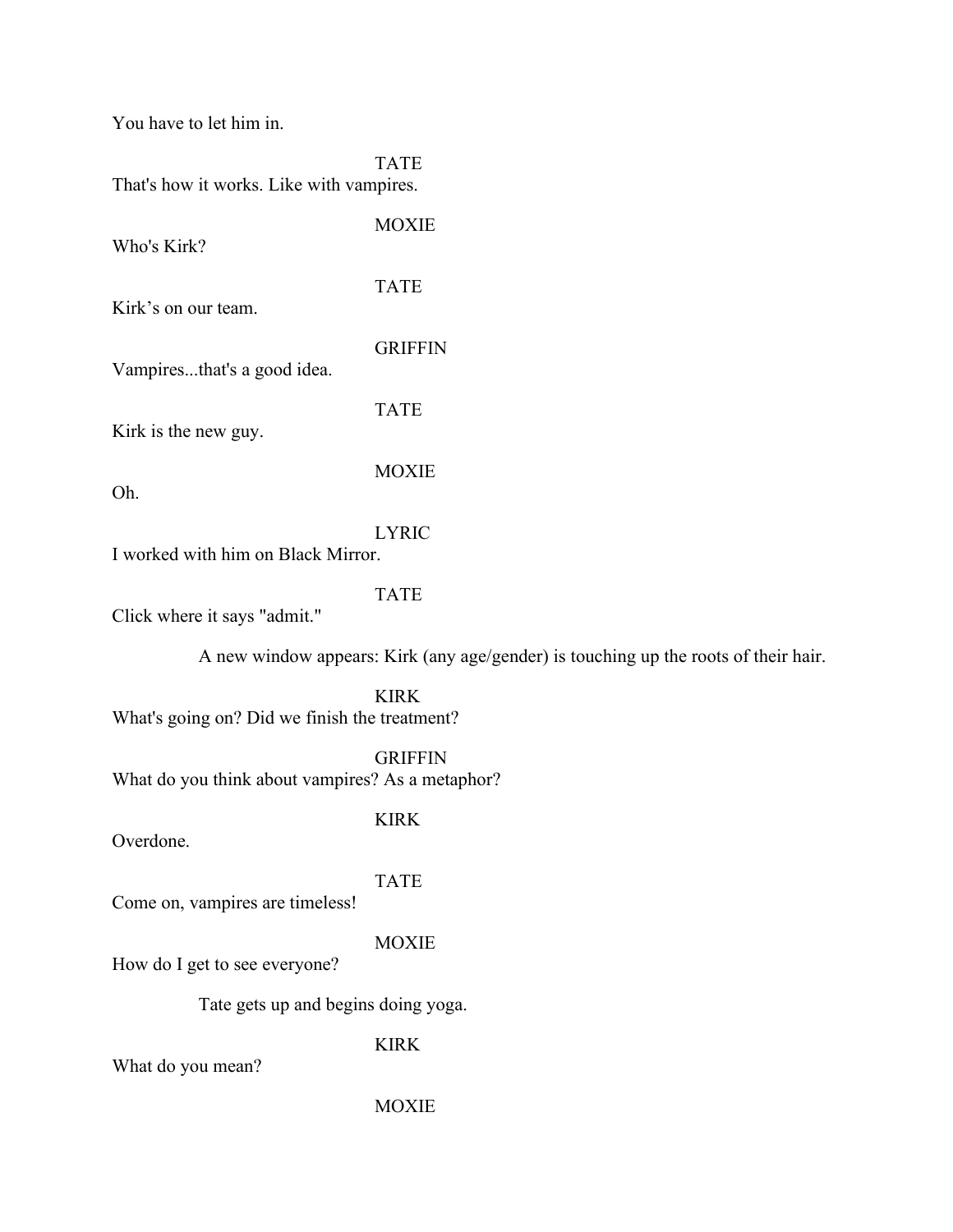All of you – all of the boxes?

#### KIRK

Turn on "Gallery View"

#### LYRIC

It's up in the right hand corner...

Moxie hunts around for the controls.

#### GRIFFIN

That view gives me a headache.

Griffin sits down, drinks coffee.

#### MOXIE

Where's the..?

KIRK You click the little thing on the corner of the box, and then you pick "Gallery View"

Moxie does this.

#### TATE

How come Noah made Moxie the host?

#### **GRIFFIN**

MOXIE

That's a good question.

It worked!

GRIFFIN

Maybe it's a plot.

#### MOXIE

Now I can see everyone.

TATE How about... aliens plot to take over the world?

LYRIC They infiltrate human society with their AI...

#### GRIFFIN

Like a cyborg...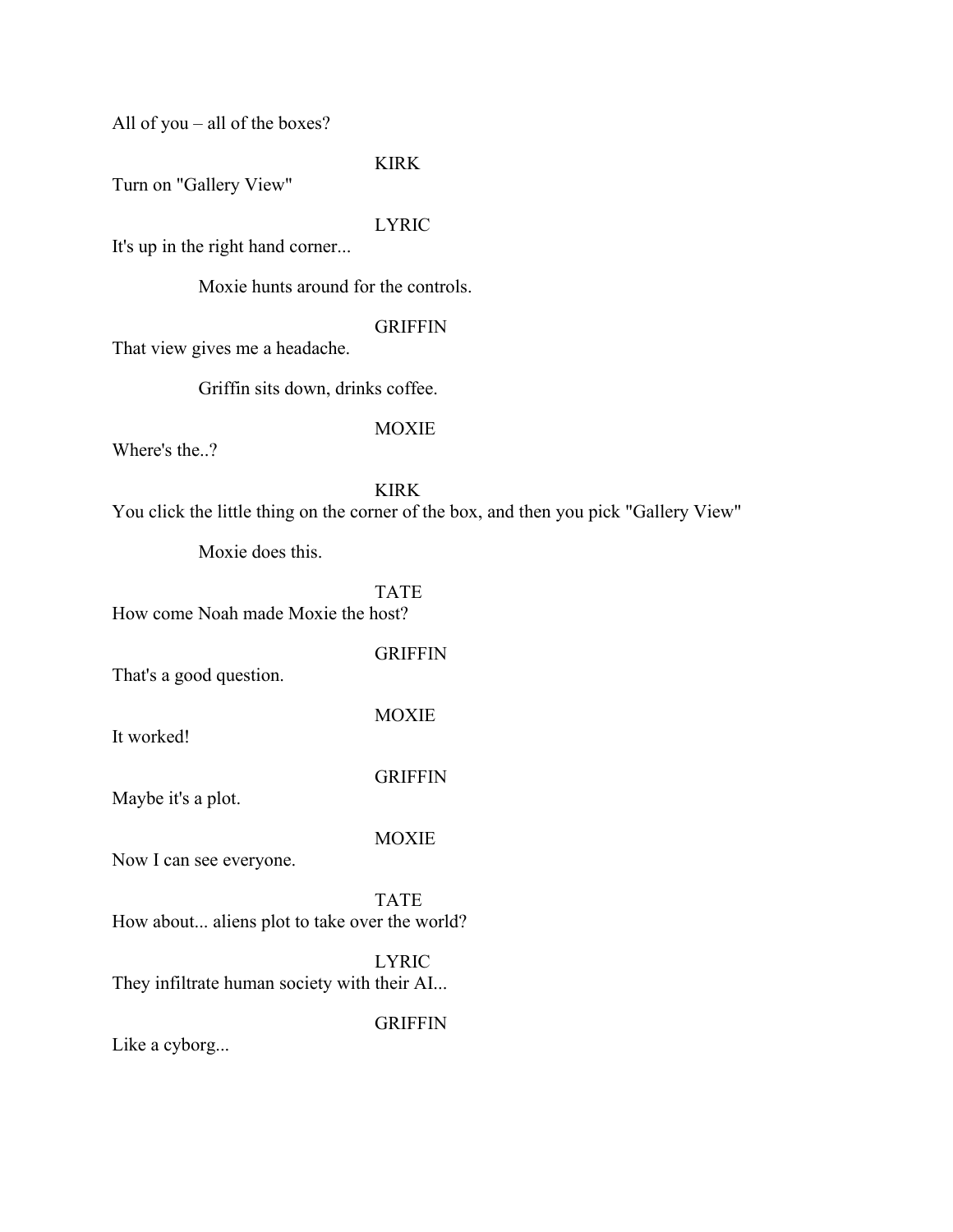MOXIE

A 3D, digital humanoid--

TATE

That's what I meant!

KIRK

How would they know who was one?

**GRIFFIN** It could be constructed out of other people's parts.

MOXIE

The selfies they posted!

TATE (doing yoga)

Like Frankenstein!

**GRIFFIN** 

Not like Frankenstein.

LYRIC

Sit down, you're making me nervous.

MOXIE

Frankenstein was a monster.

TATE

That's what I meant!

Tate picks up the laptop and sits on the floor.

KIRK

I like it. Say there's this group of people, a team. On some kind of mission. But one of them is an AI.

TATE What they do is feed it...all the writing, all the literature.

MOXIE

*The Sun Also Rises.*

TATE

Exactly.

KIRK

But how would they know?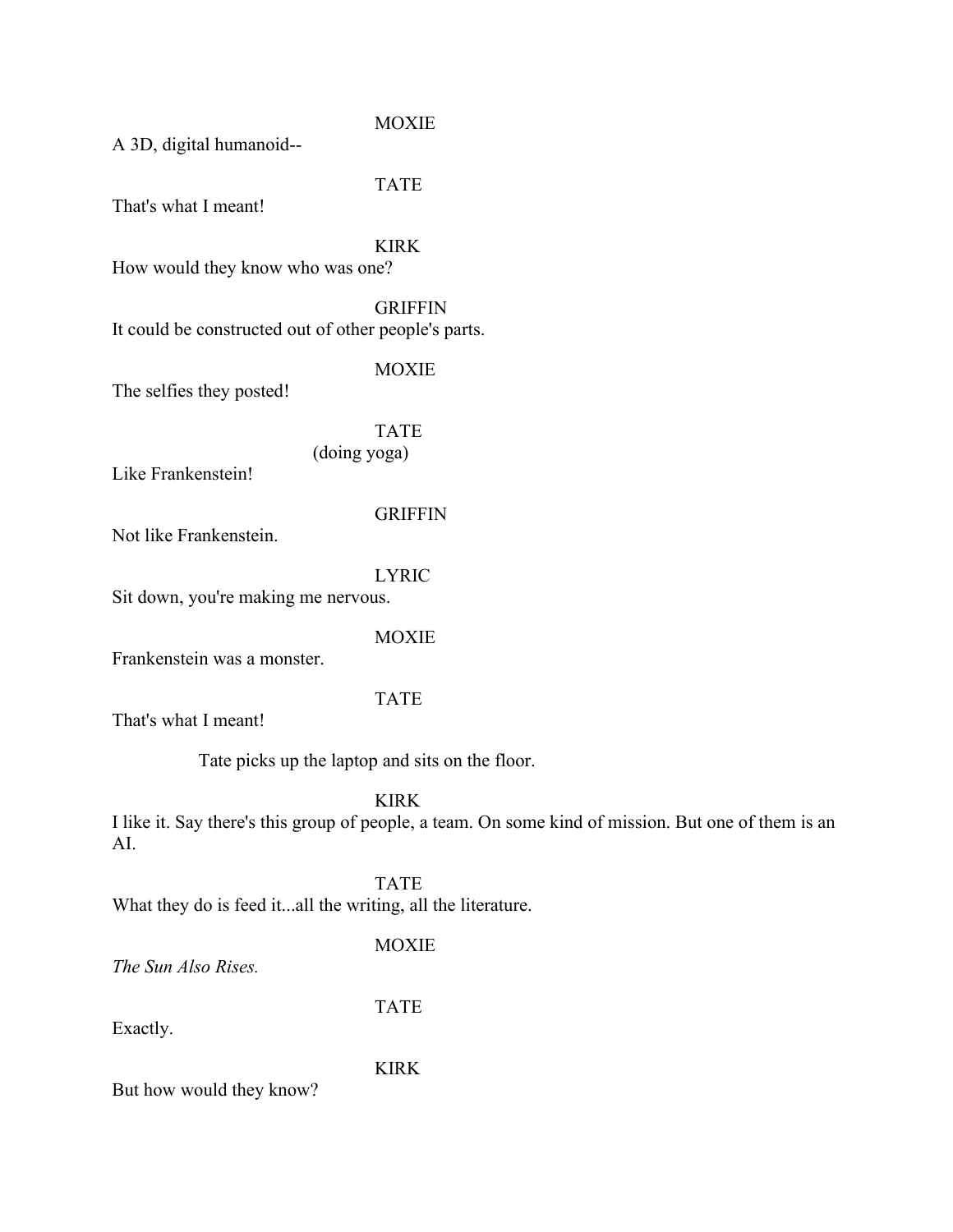They don't know.

#### GRIFFIN

Can we put in a bullfight?

#### TATE

MOXIE

Ewww - no!

#### KIRK

One of us could be a cyborg.

They all pause, suddenly suspicious.

#### KIRK

Think about it. Who's ever met IRL?

They think about this.

LYRIC If one of us was a cyborg, we could tell by their lame-ass dialog.

#### KIRK

(on mute) [Has anybody written anything?]

#### GRIFFIN

What?

KIRK [I haven't seen any pages yet. Does anyone have pages?]

#### TATE

KIRK

You're on mute, Kirk.

What?

MOXIE

I was testing the mute.

#### KIRK

On me?

#### GRIFFIN

What do you mean you were [testing the mute? Why are you messing around?]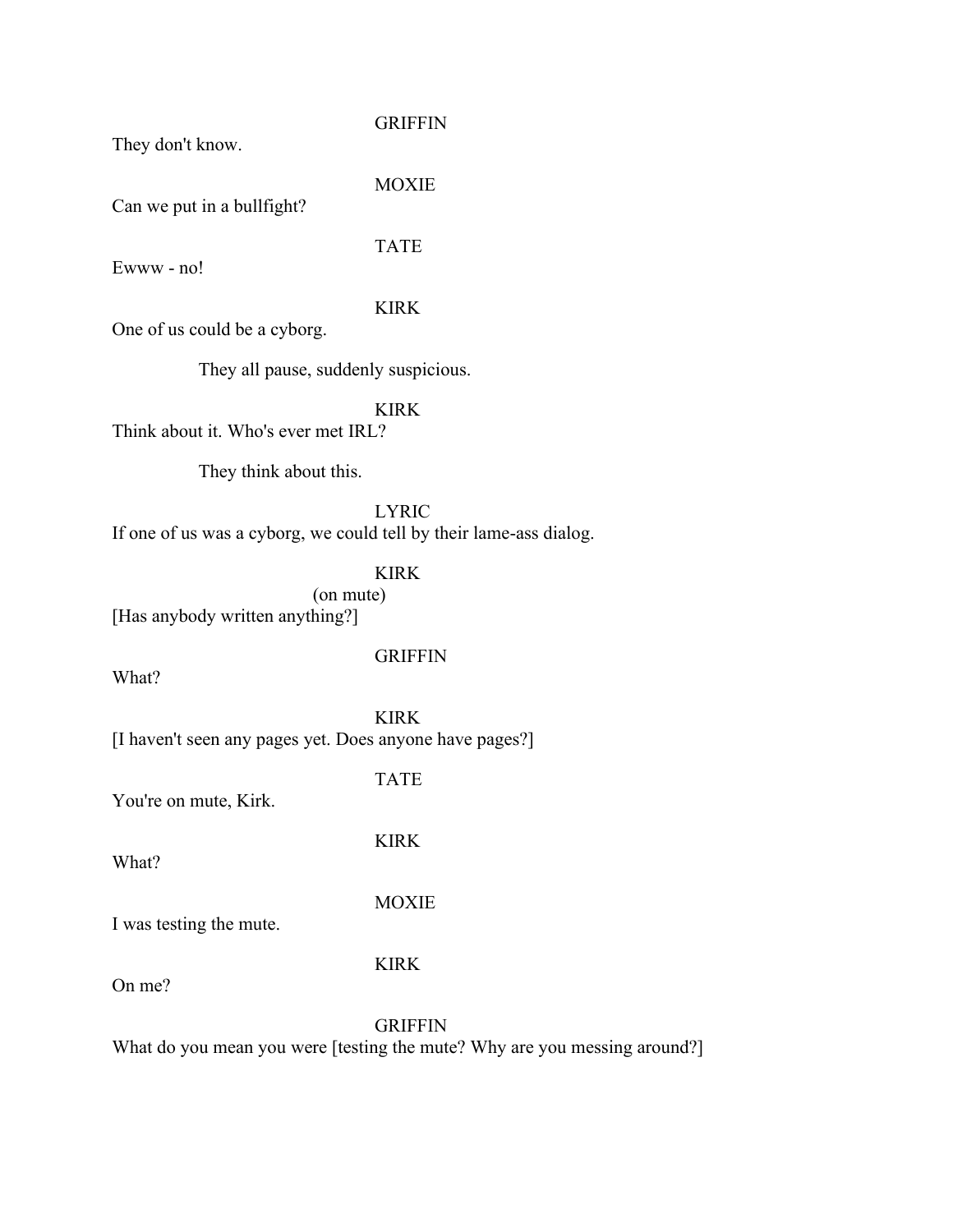#### MOXIE (laughing)

This is fun.

TATE

[Griffin, you're on mute.]

#### **GRIFFIN**

[Moxie put everyone on mute.]

#### LYRIC

[Hey, I can't hear anyone!]

#### MOXIE

[It's fun being the host.]

#### GRIFFIN

[Fuck this shit! Moxie, make me the host-- Because one of us is--]

Moxie unmutes everyone.

#### GRIFFIN

Definitely a cyborg.

#### LYRIC

Which one?

TATE

A cyborg would know how to work the controls.

Goofy ears appear on Moxie's head.

#### MOXIE

It's a good concept -- let's run with it.

#### TATE

I'll do the alien dialog.

A different kind of goofy ears appear on Lyric's head.

#### GRIFFIN

Let's divide it up by acts.

#### LYRIC

What's our setting?

A goofy hat appears on Tate's head.

#### **GRIFFIN**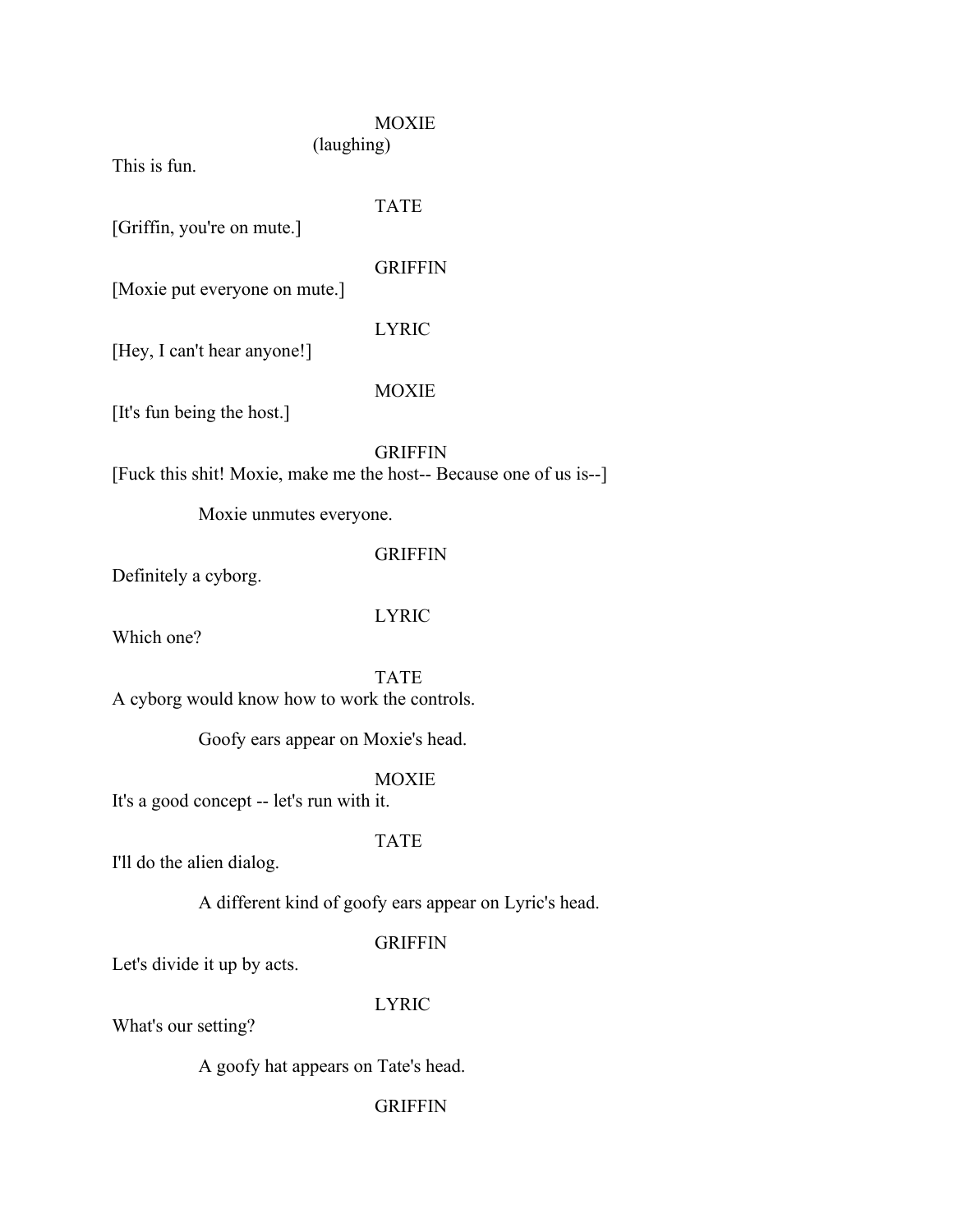Are you doing that?

#### MOXIE

Doing what?

KIRK How would we know if Tate was really a cyborg?

**GRIFFIN** 

The alien dialog would suck.

#### LYRIC

And there might be a bullfight.

KIRK It's alien dialog! How would we know if it sucks?

TATE

Hmmm...

#### KIRK

Think about it!

MOXIE If one of us was a cyborg, we'd be done by now.

#### GRIFFIN

We could end this call.

TATE

I could go get Reiki.

#### LYRIC

Let's just divide up the acts.

GRIFFIN We haven't nailed down the concept!

LYRIC One of them is a cyborg. That's our concept.

#### GRIFFIN

Where's the conflict?

MOXIE

Who are the characters?

TATE

I think it should be like Spock.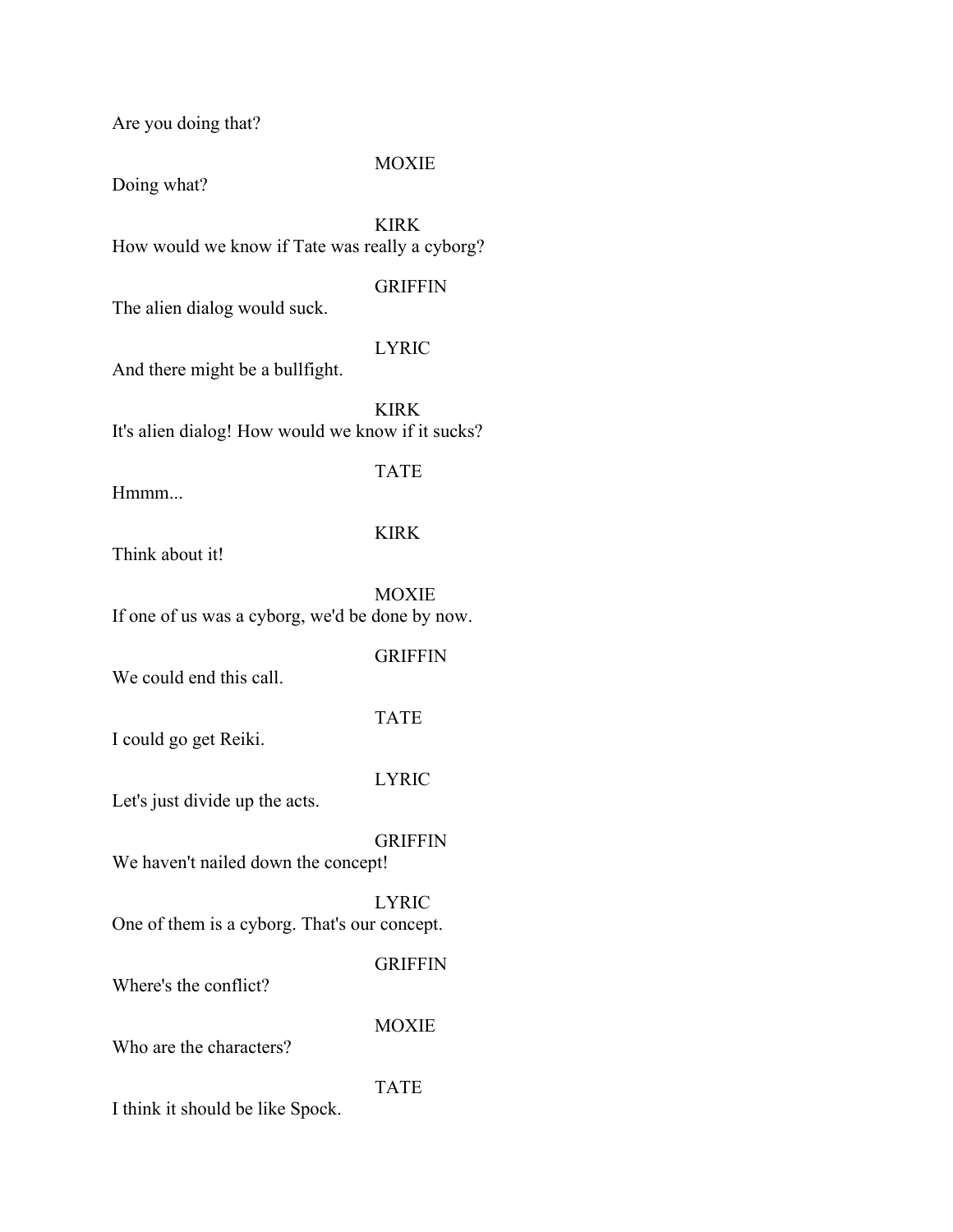#### LYRIC

Spock was not a cyborg!

A yellow thumbs-up appears on Moxie's screen.

KIRK

It plays them off against each other...it's sinister.

#### LYRIC

We can't slip into horror.

A flesh-toned thumbs down appears on Moxie's screen.

#### **GRIFFIN**

Why not?

LYRIC Because the series Bible says "don't slip into horror."

TATE

Maybe it's too late.

|  |  |  |                               | <b>MOXIE</b> |
|--|--|--|-------------------------------|--------------|
|  |  |  | $1$ T $1$ $1$ $1$ $1$ $1$ $1$ |              |

How do I make the hand blue?

KIRK

You can't make it blue.

Why not?

MOXIE

Glowing butterflies appear on Lyric's cheeks. Lyric giggles. Tate and Griffin crack up.

|                                      | <b>GRIFFIN</b> |
|--------------------------------------|----------------|
| What's our deadline for episode one? |                |
|                                      |                |
|                                      | <b>MOXIE</b>   |
| Tomorrow.                            |                |
|                                      | K IR K         |
|                                      |                |

Tomorrow?!?

One of us is a cyborg.

LYRIC

TATE

I'm not.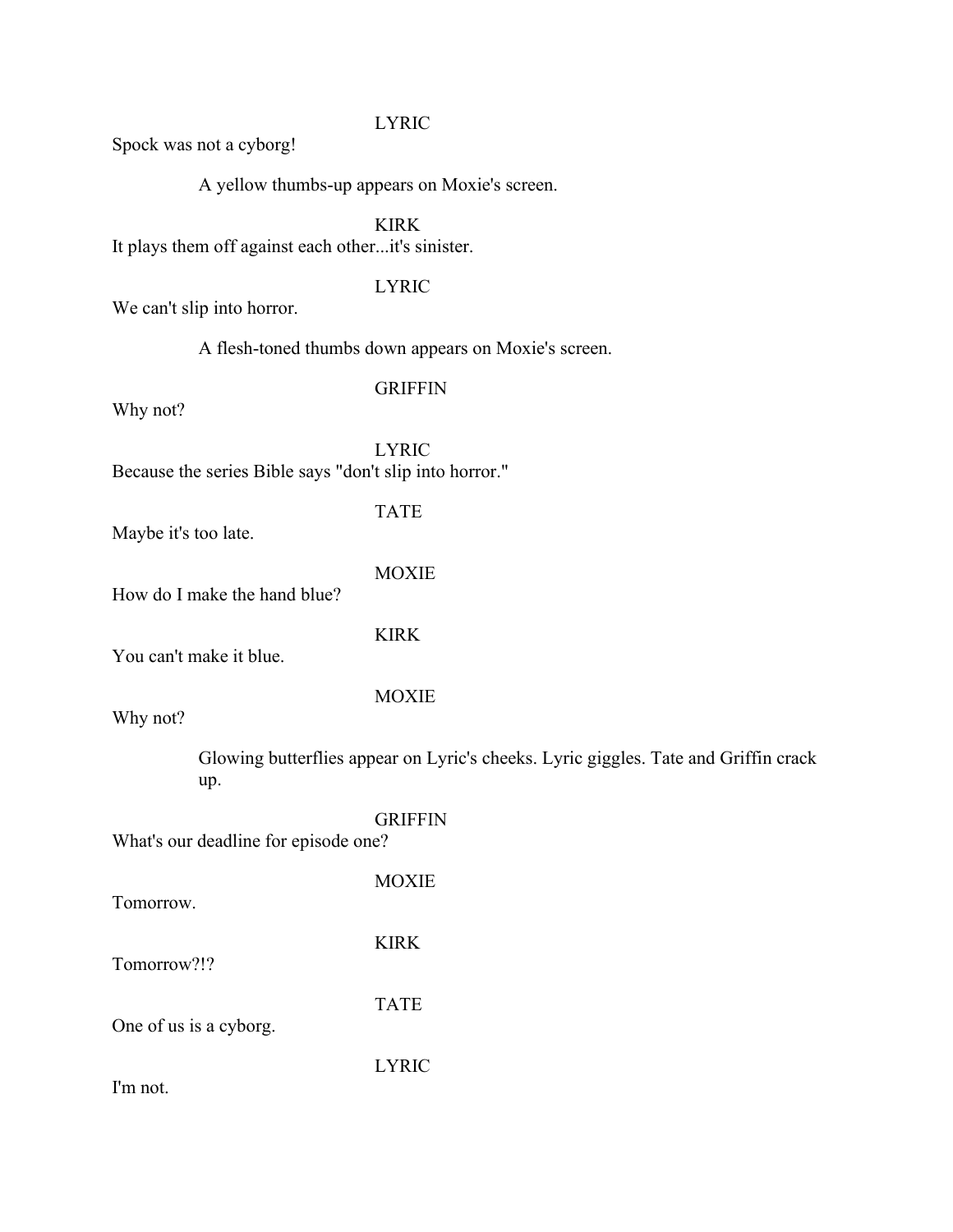#### MOXIE

Well I'm not!

Lyric bursts out laughing.

MOXIE

What?

#### LYRIC

Tate sent me something in chat.

#### MOXIE

How do you do that -- send someone a chat?

#### Tate cracks up laughing. Lyric cracks up laughing.

#### I think it's of them.

Who?

LYRIC

**GRIFFIN** 

One of us?

TATE

MOXIE

Look at your chat, Kirk.

Kirk frowns, types something. Moxie types something. Griffin types something.

#### MOXIE

I figured it out.

All of them send private chats, occasionally looking up to see if the person they're chatting with got the message.

#### KIRK

I think this is working.

#### **GRIFFIN**

Maybe we should do breakout rooms.

MOXIE

Breakout rooms?

#### **GRIFFIN**

It's in the master controls--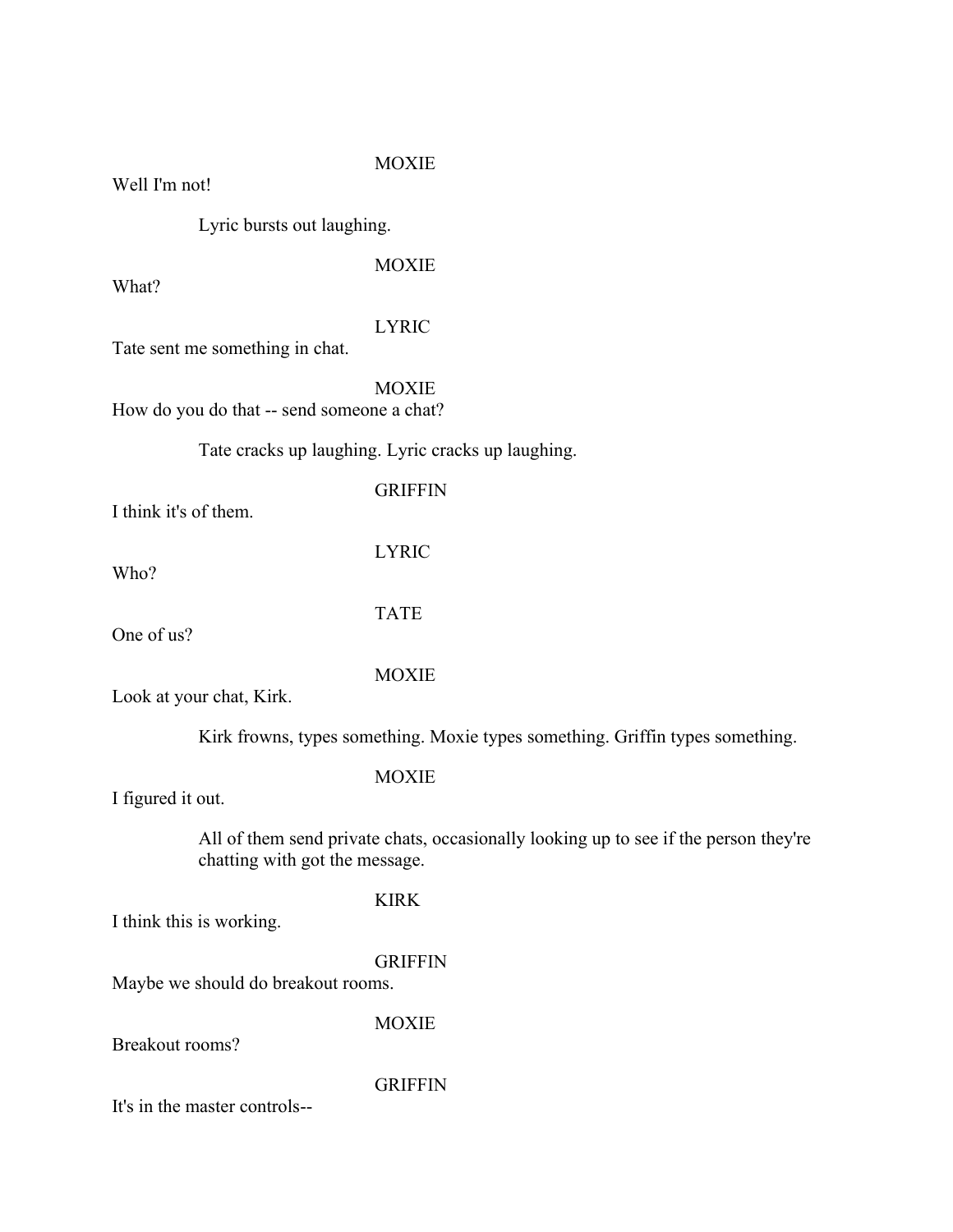#### KIRK

GRIFFIN

KIRK

**MOXIE** 

KIRK

MOXIE

Why did Noah make Moxie the host?

I'll be the host.

Make me the host!

How do I..?

"Meeting Options."

Where is..?

KIRK Look under "Meeting." On the menu. At the top.

#### MOXIE

I don't think I have that.

Moxie's words start appearing on the screen. Suddenly, anything anyone says is appearing on the screen.

KIRK There at the very top, next to the little windows icon.

MOXIE

I'm on apple.

#### KIRK

Next to the apple.

Suddenly, everyone is gone except Kirk and Griffin.

**GRIFFIN** 

Damn.

KIRK

Exactly.

GRIFFIN

Do you think tomorrow is realistic?

KIRK

No way. It's impossible.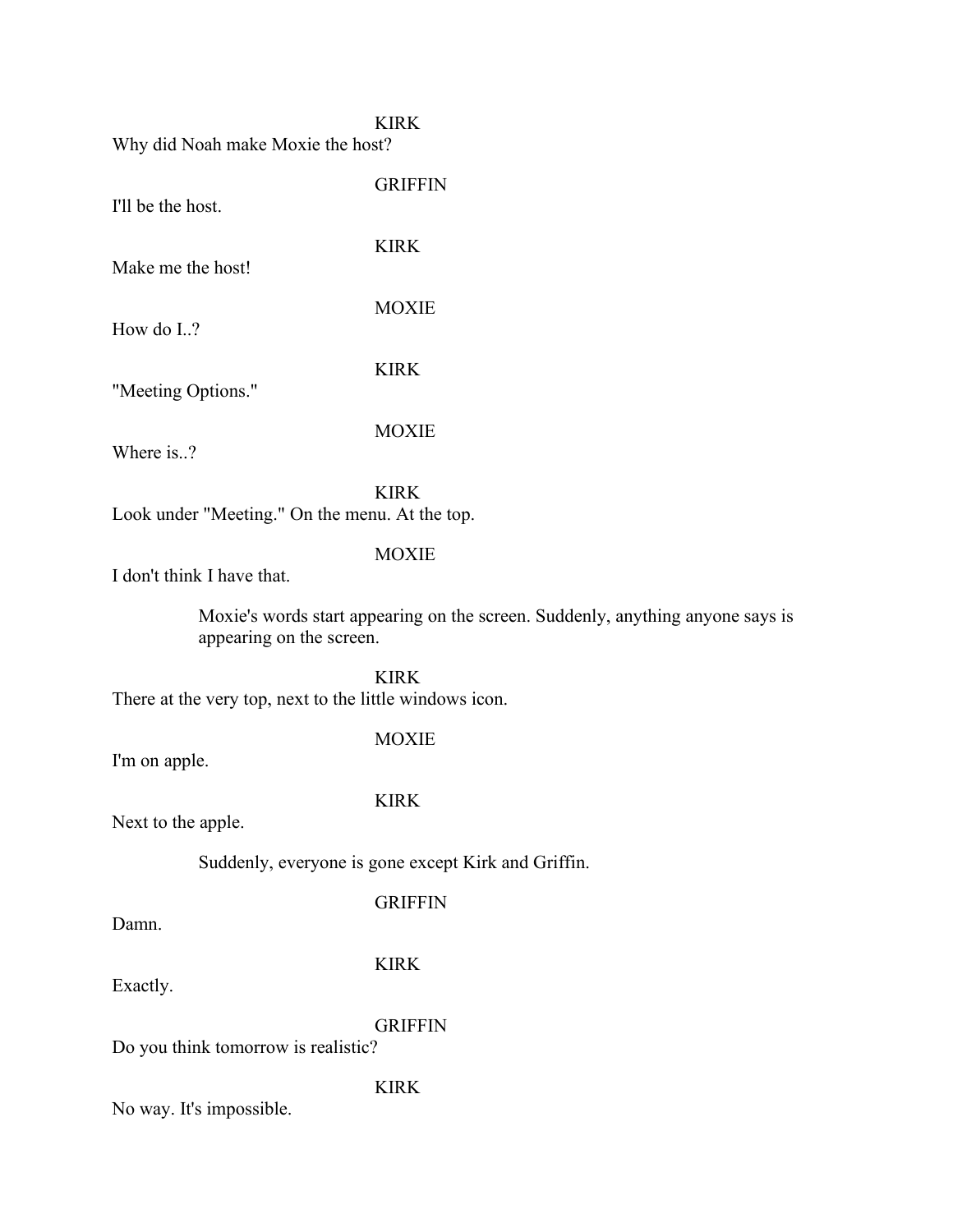#### **GRIFFIN**

Not happening.

#### KIRK

No.

#### GRIFFIN

But I think it works as a plot device.

Everyone else appears on screen again. Tate is using a vibrator (somewhere fairly tame).

#### TATE

TATE

GRIFFIN

TATE

MOXIE

**GRIFFIN** 

KIRK

I was in a breakout by myself.

LYRIC What do you think a cyborg would do in that situation?

I hate it when it does that.

Does what?

Types what we're saying.

Why?

It's creepy.

Turn off the captions!

LYRIC I like it.

KIRK Click the little "cc"

Wow.

Did that work?

TATE

TATE

MOXIE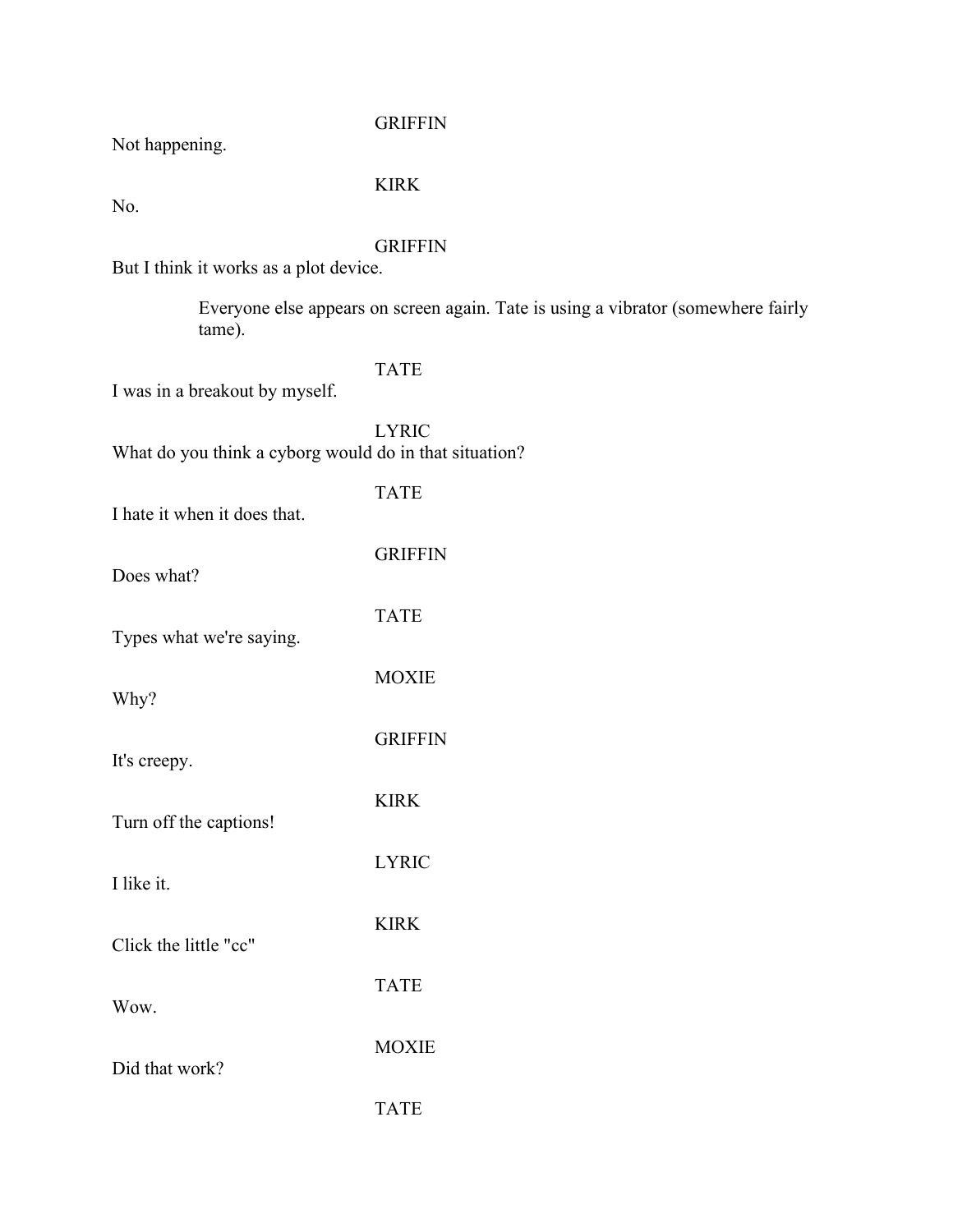It worked.

#### KIRK

So it's a psychological thriller. Five people who've never met, working together on zoom, in the middle of a global pandemic.

#### LYRIC

Not very realistic.

#### KIRK

Hours and hours together in this ambiguous digital space. And one of them is a cyborg. Will they figure out who it is? Or will they just continue--

#### TATE

We're slipping into horror...

| <b>GRIFFIN</b>                                                      | <b>LYRIC</b>                                     |
|---------------------------------------------------------------------|--------------------------------------------------|
| How is that horror? In any shape or form?                           | (over chat)                                      |
|                                                                     | $\{I \text{ pinned Kirk.}\}$                     |
| <b>KIRK</b>                                                         |                                                  |
| Because we've lost the fundamental thread that                      | <b>MOXIE</b>                                     |
| stitches us together, as human beings! We've                        | $\{What?\}$                                      |
| programmed ourselves. And in the process,                           |                                                  |
| we're killing our humanity.                                         | <b>LYRIC</b>                                     |
|                                                                     | {Kirk is stuck to my screen.}                    |
| <b>GRIFFIN</b>                                                      |                                                  |
| The Bible says "techno paranoia." So I don't                        | <b>MOXIE</b>                                     |
| think we can kill our humanity.                                     | {How do you do that?}                            |
|                                                                     |                                                  |
| <b>TATE</b>                                                         | <b>LYRIC</b>                                     |
| I don't think that's actually possible, on a<br>$practical level -$ | {First you hover over them. See the little pin?} |
|                                                                     | <b>MOXIE</b>                                     |
|                                                                     | (on mute)                                        |
|                                                                     | [Oh, wow.]                                       |
|                                                                     |                                                  |
|                                                                     | <b>LYRIC</b>                                     |
|                                                                     | [It's cool, right?]                              |
|                                                                     |                                                  |
|                                                                     | <b>MOXIE</b>                                     |
|                                                                     | [That's so cool!]                                |
|                                                                     |                                                  |

#### GRIFFIN

We have to murder a *character*.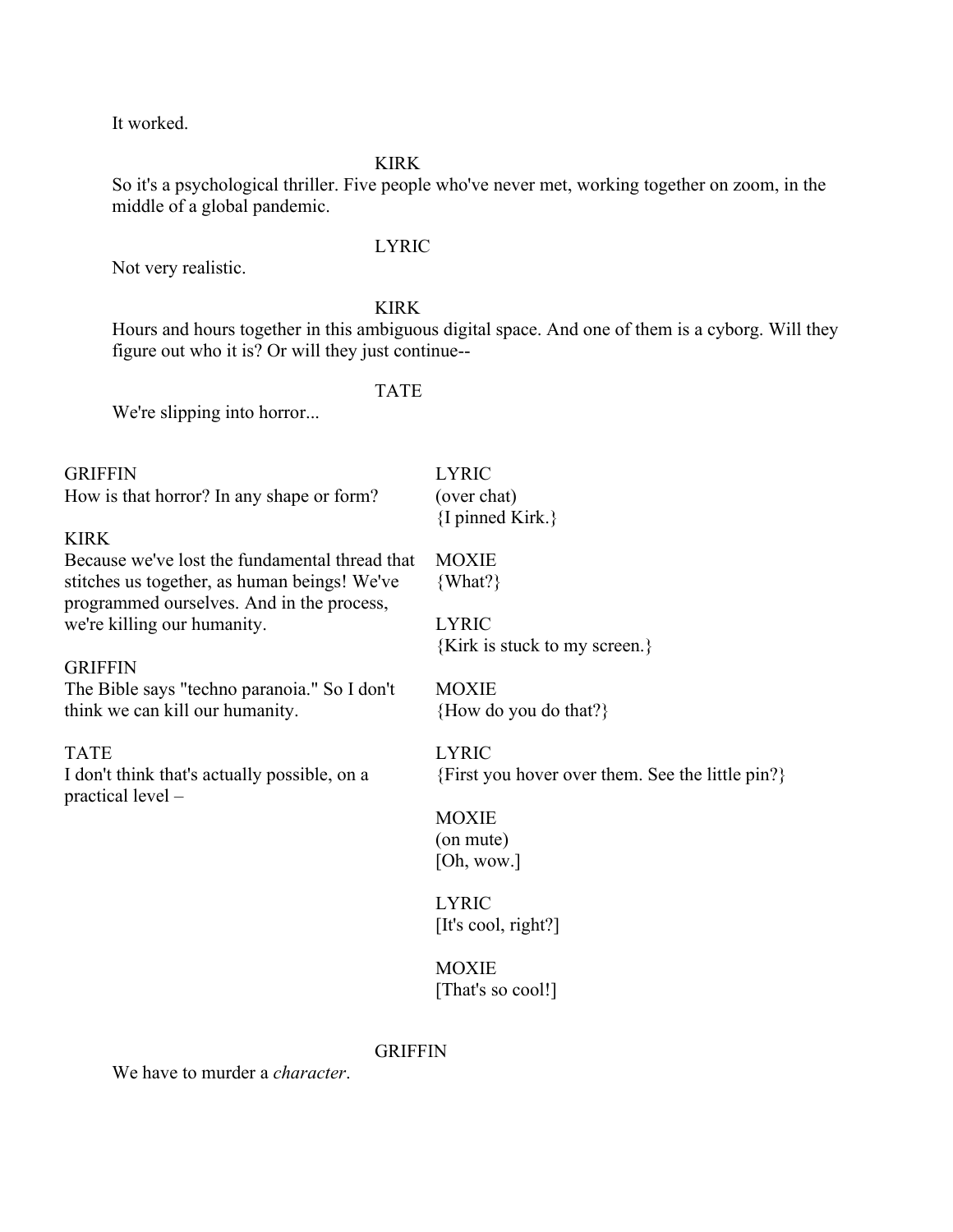#### TATE

A cyborg?

GRIFFIN

A human.

LYRIC

Someone sympathetic.

Lyric moves to a couch and begins taking pictures of the zoom screen.

| How about you, Tate?                                          | <b>GRIFFIN</b> |  |
|---------------------------------------------------------------|----------------|--|
| What the fuck?                                                | <b>TATE</b>    |  |
| Tate is sympathetic.                                          | <b>LYRIC</b>   |  |
| How?                                                          | <b>TATE</b>    |  |
| You're kind of inept. And awkward, in a cute way. No offense. | <b>MOXIE</b>   |  |
| None taken.                                                   | <b>TATE</b>    |  |
| We can cross Tate off.                                        | <b>KIRK</b>    |  |
| Cross me off what?                                            | <b>TATE</b>    |  |
| The list of who might be a cyborg.                            | <b>LYRIC</b>   |  |
| Okay. Is that a good thing?                                   | <b>TATE</b>    |  |
| Tate starts doing yoga again.                                 |                |  |
| Lyric is a little bit too logical.                            | <b>GRIFFIN</b> |  |
|                                                               | <b>MOXIE</b>   |  |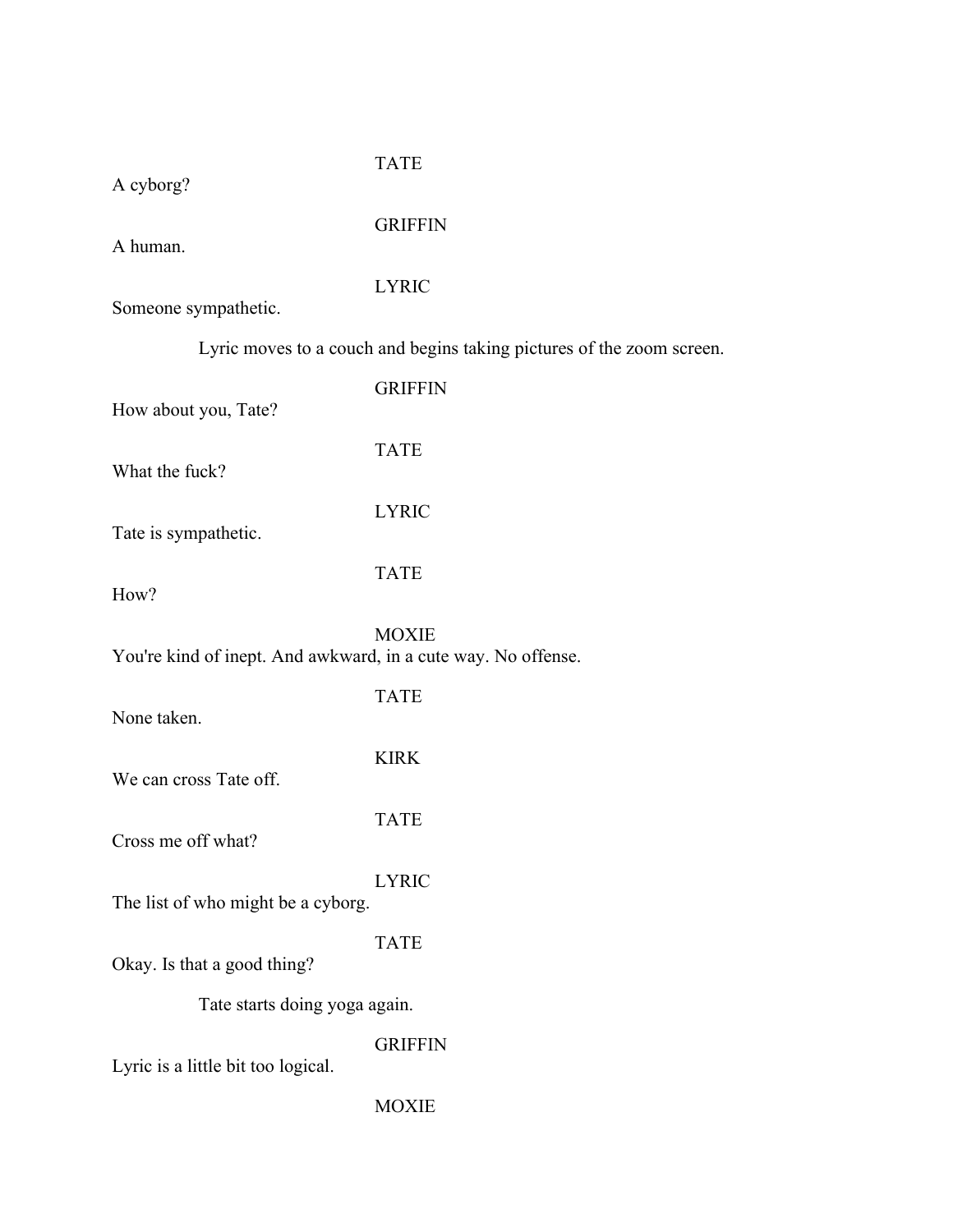Like Spock.

| Exactly.                                                | <b>TATE</b>    |  |  |  |
|---------------------------------------------------------|----------------|--|--|--|
| Meaning what?                                           | <b>LYRIC</b>   |  |  |  |
| Meaning it's you.                                       | <b>GRIFFIN</b> |  |  |  |
| Griffin goes to get more coffee, abandoning the screen. |                |  |  |  |
| It was Lyric's idea, originally.                        | <b>MOXIE</b>   |  |  |  |
| That proves it.                                         | <b>TATE</b>    |  |  |  |
| No it doesn't.                                          | <b>MOXIE</b>   |  |  |  |
| We still haven't worked out the plot!                   | <b>LYRIC</b>   |  |  |  |
| Let's take a vote!                                      | <b>MOXIE</b>   |  |  |  |
| Can we do that?                                         | <b>TATE</b>    |  |  |  |
| We can do anything!                                     | <b>MOXIE</b>   |  |  |  |
| Nothing goes beyond these walls.                        | <b>GRIFFIN</b> |  |  |  |
| Wait – does that work over zoom?                        | <b>MOXIE</b>   |  |  |  |
| Nothing goes outside this zoom.                         | <b>TATE</b>    |  |  |  |
| Nobody's recording.                                     | <b>KIRK</b>    |  |  |  |
|                                                         | <b>MOXIE</b>   |  |  |  |

Let's take a vote. Who thinks Lyric is really a cyborg?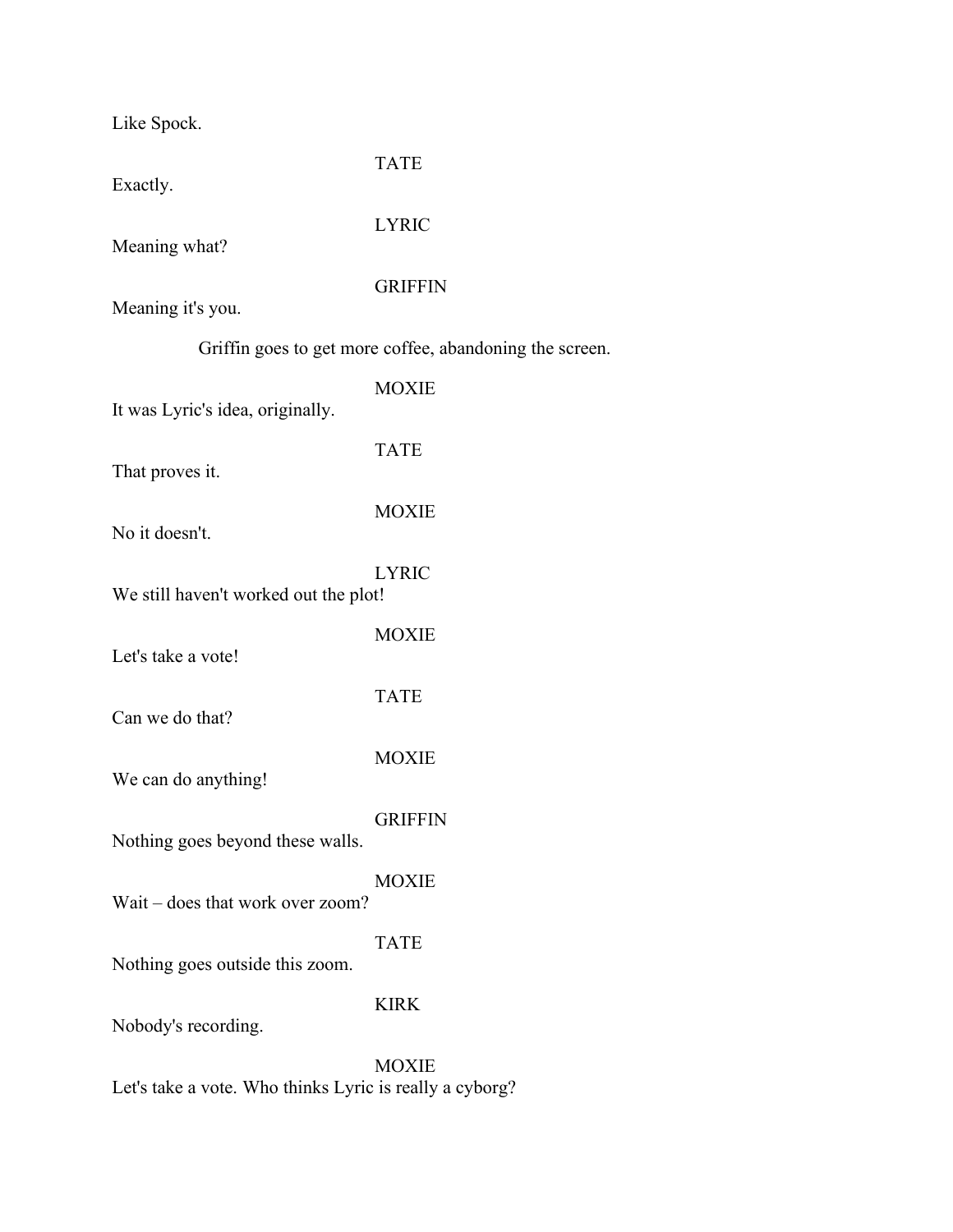#### LYRIC

You guys are being such idiots. I'm not!

#### GRIFFIN

What would a cyborg say?

#### LYRIC

A cyborg wouldn't say "I'm not!" because that's what they're going to anticipate, total and complete denial, so the cyborg would second-guess everyone.

Griffin comes back to the laptop.

#### **GRIFFIN**

I think that proves my point: a little bit too logical.

TATE

MOXIE

Unless it was programmed to be the one who's emotional, and crazy.

Can they program that?

GRIFFIN

KIRK

Who knows?

They can.

LYRIC

It's a stretch.

GRIFFIB

That's our plot! Techno gaslighting.

MOXIE

LYRIC

Is that a thing?

Whatever.

**MOXIE** 

That's what a cyborg would say.

Tate comes back to the laptop.

TATE

I really liked the Spock idea.

KIRK

Take a step back! Let's all just...take a step back for a second. What are we doing here?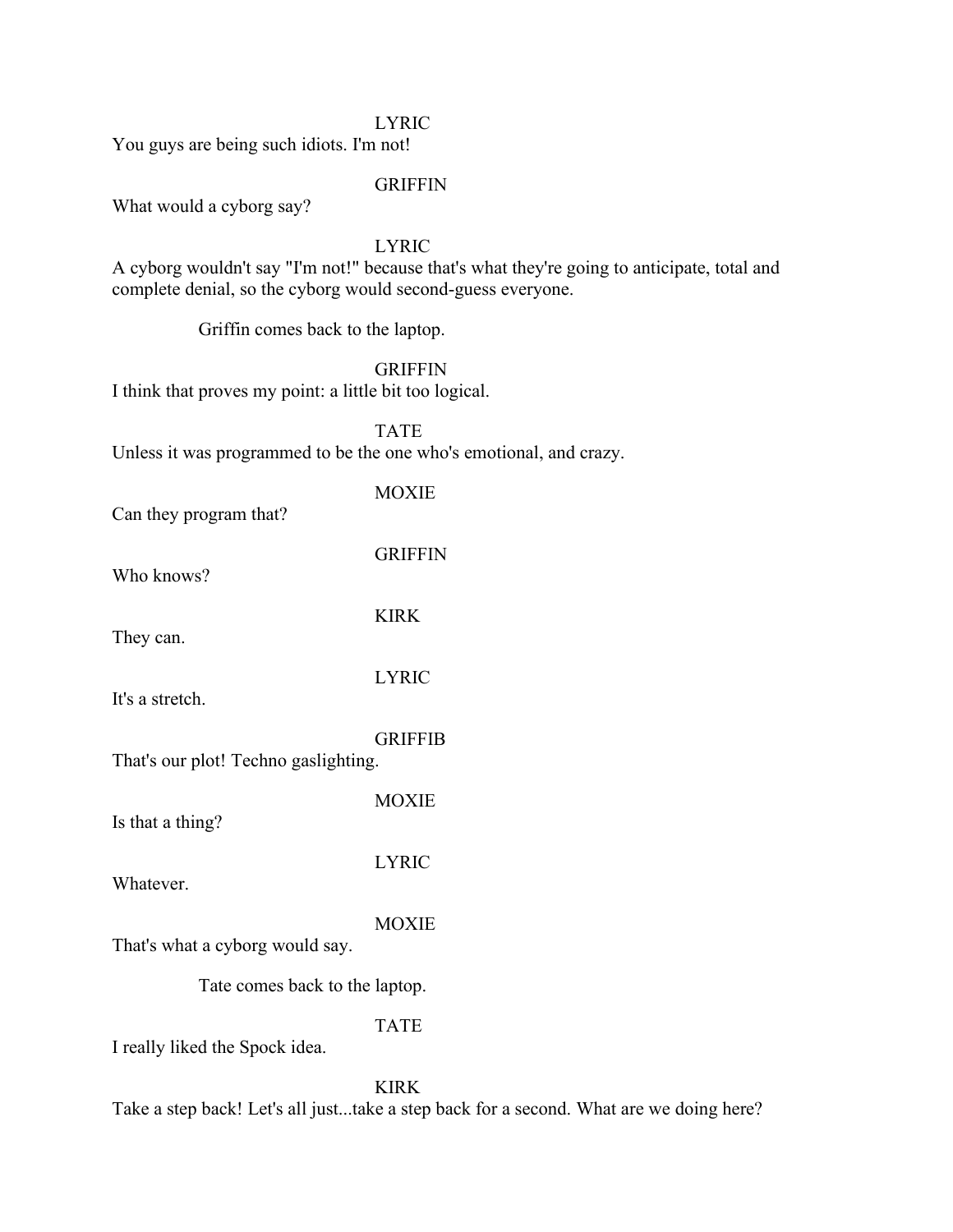MOXIE

Uhm...we're writing a series?

KIRK

Why did they hire us?

#### GRIFFIN

Because they need content?

#### **MOXIE**

Because next week they go into production, because they've got a contract with the network, which has already sold the audience for the thing we haven't written yet.

#### TATE

They're going with an all VR cast – those new digital actors.

#### GRIFFIN

They've got the animation crew down to three or four people – that's what I heard.

#### MOXIE

The concept we're working on came directly from platform analytics – what we're doing is, we're filling a gap in their entertainment portfolio.

#### LYRIC

MOXIE

We're filling a gap in somebody's day. Someone who wants to come home and watch a dystopian psychological thriller anthology with dinner.

| What are they coming home from? |                |  |
|---------------------------------|----------------|--|
| Data engineering?               | <b>LYRIC</b>   |  |
| Hmmcan a cyborg do that?        | <b>KIRK</b>    |  |
| Of course they can.             | <b>TATE</b>    |  |
| We're doomed.                   | <b>LYRIC</b>   |  |
| That line is very Scooby-Doo.   | <b>GRIFFIN</b> |  |
| So, okay. We kill the cyborg.   | <b>MOXIE</b>   |  |
|                                 |                |  |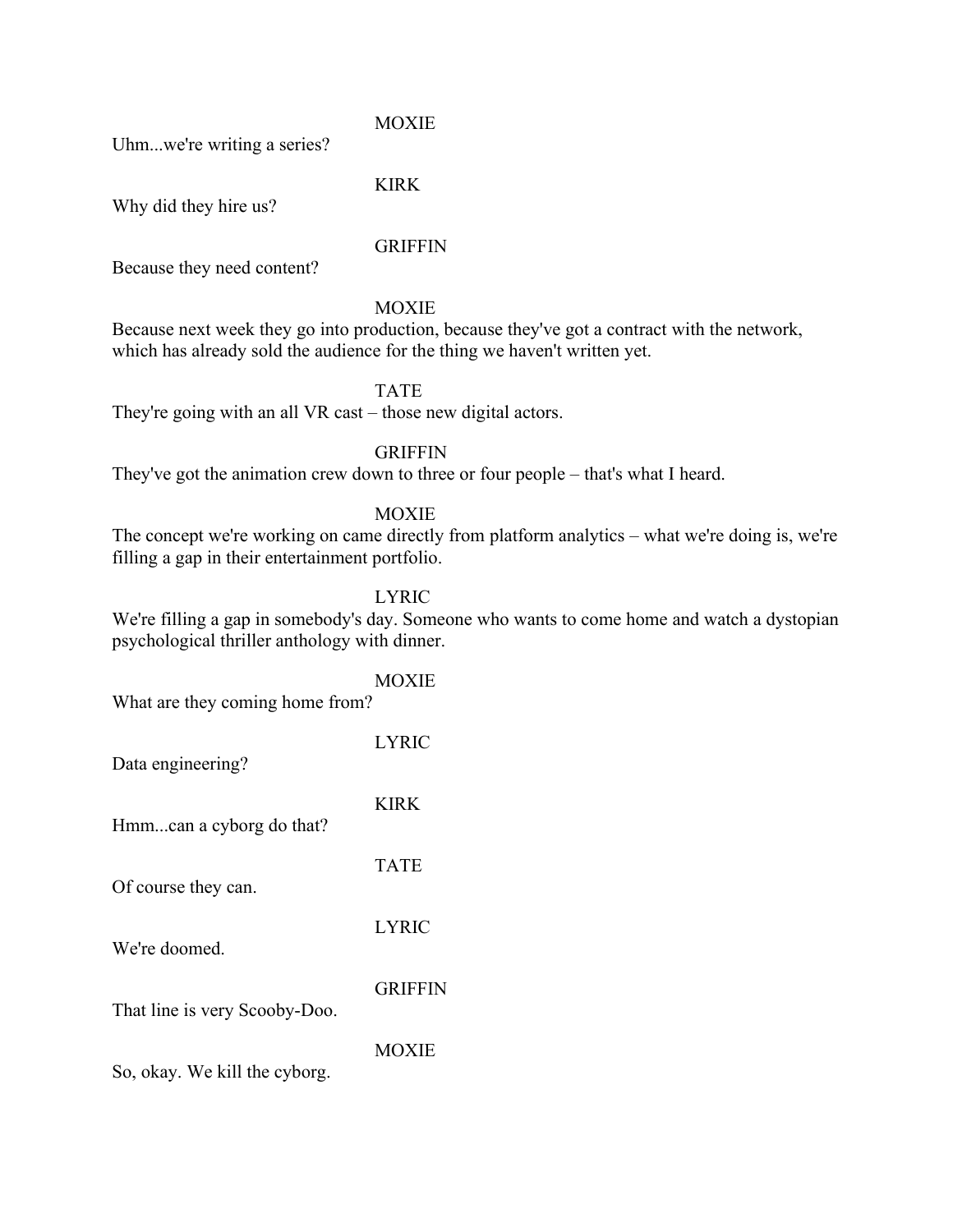| Which one is it? |  |
|------------------|--|
|                  |  |

# TATE

Let's take a vote.

MOXIE

GRIFFIN Put it in chat ... everybody put your vote in chat.

**MOXIE** 

Let's all do it at the same time.

**GRIFFIN** 

Ok. One, two, three...

Moxie.

KIRK

That's ridiculous.

#### KIRK

MOXIE

"Moxie, Moxie..." You won.

#### **MOXIE**

Come on – it's obviously you, Kirk. Everybody who thinks it's Kirk, give me a thumbs up.

Everyone reacts: Moxie, thumbs up - Griffin, thumbs up - Kirk, thumbs down, Lyric, smiley face - Tate, laughing face.

KIRK

Do you honestly think this is funny?

Everyone cracks up laughing.

#### GRIFFIN

Okay, it's Kirk.

#### TATE

Definitely Kirk.

Griffin puts up a thumbs-up sign. So does Tate. Then Lyric and Moxie.

Kirk looks around at everyone.

KIRK It's not me – it's you, right? I know it is. Isn't it?

The zoom screens freeze. End of play.